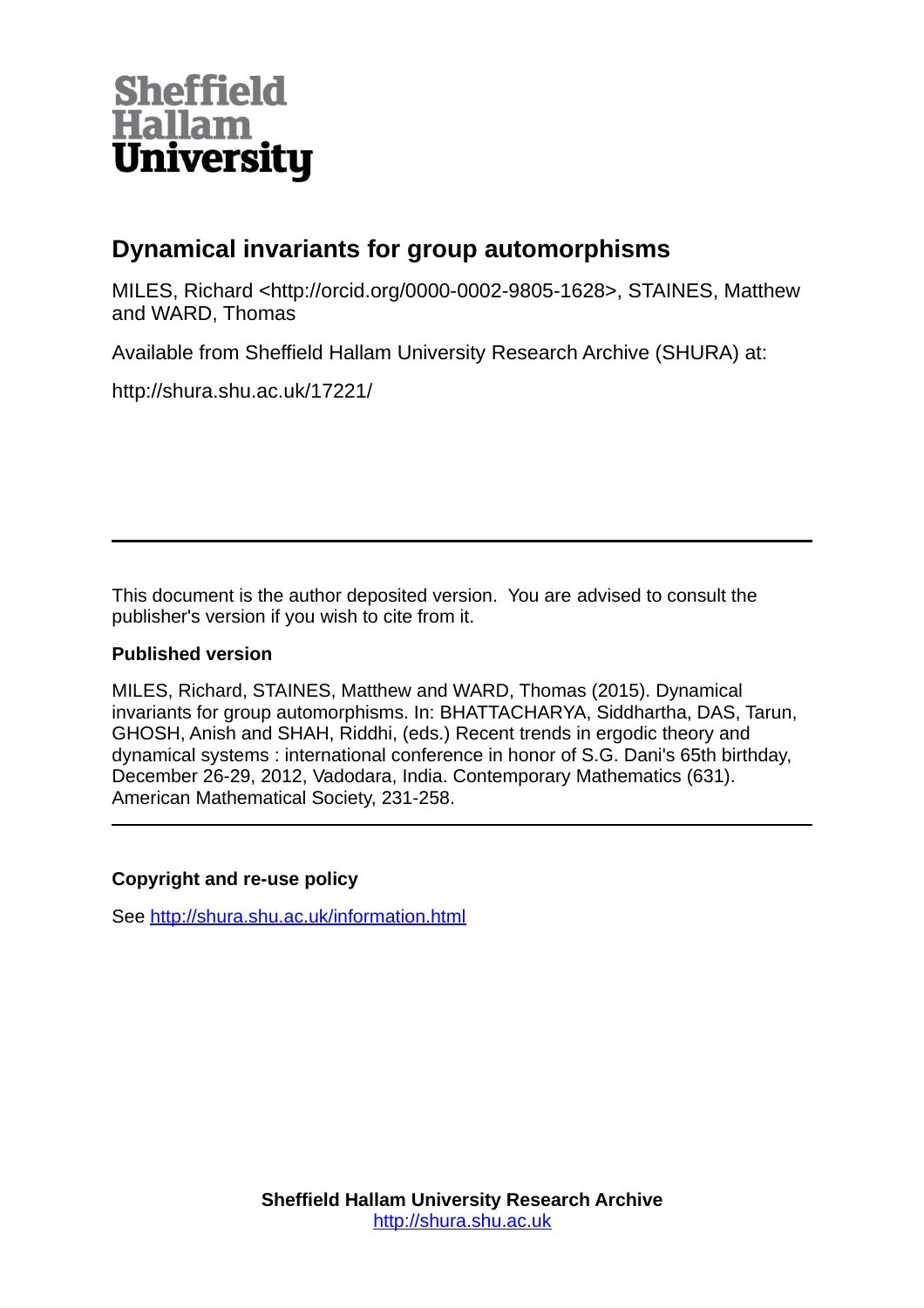### DYNAMICAL INVARIANTS FOR GROUP AUTOMORPHISMS

RICHARD MILES, MATTHEW STAINES, AND THOMAS WARD

Abstract. We discuss some of the issues that arise in attempts to classify automorphisms of compact abelian groups from a dynamical point of view. In the particular case of automorphisms of one-dimensional solenoids, a complete description is given and the problem of determining the range of certain invariants of topological conjugacy is discussed. Several new results and old and new open problems are described.

#### 1. INTRODUCTION

Automorphisms and rotations of compact abelian metric groups provide the simplest examples of dynamical systems, and their special structure makes them amenable to detailed analysis. In particular, their strong homogeneity properties allow global invariants (notably the topological entropy) to be calculated locally.

Here we wish to discuss the problem of classifying compact group automorphisms viewed as dynamical systems in the most naive sense. Denote by  $G$  the space of all pairs  $(G, T)$ , where T is an automorphism of a compact metric abelian group G, and let ∼ denote a dynamically meaningful notion of equivalence between two such systems. Then the problem we wish to discuss has three facets:

- *Classification*: can the quotient space  $\mathcal{G}/\sim$  be described?
- Range: for some invariant  $\pi$  of such systems, what is

$$
\{\pi(G,T) \mid (G,T) \in \mathcal{G}\}?
$$

• Fibre: for a given value f of some invariant or collection of invariants  $\pi$ , what can be said about

$$
\{(G,T)\in\mathcal{G}\mid \pi(G,T)=f\}
$$
?

We will describe some of the issues that arise in formulating these questions, recalling in particular some of the well-known difficulties in the classification problem both from an ergodic theory and a set theory point of view. For the range problem we will describe some recent work and present some new arguments concerned with orbit growth in particular. Many but not all of the problems identified here are well-known.

The same questions make sense for group actions. Given a countable group Γ, there is an associated space  $\mathcal{G}_{\Gamma}$  comprising all pairs  $(G, T)$ , where  $T : \Gamma \to \text{Aut}(G)$ is a representation of  $\Gamma$  by automorphisms of the compact metric abelian group  $G$ . While our emphasis is not on any setting beyond  $G = \mathbb{Z}$ , one or two examples will be given to indicate where the theory has new features for other group actions.

<sup>2010</sup> Mathematics Subject Classification. Primary 37C35; Secondary 37P35, 11J72.

Key words and phrases. topological entropy, zeta function, group automorphism, Mertens' theorem, one-solenoid, Lehmer's problem, Mertens' theorem, orbit Dirichlet series, Bernoulli shift, Ornstein theory.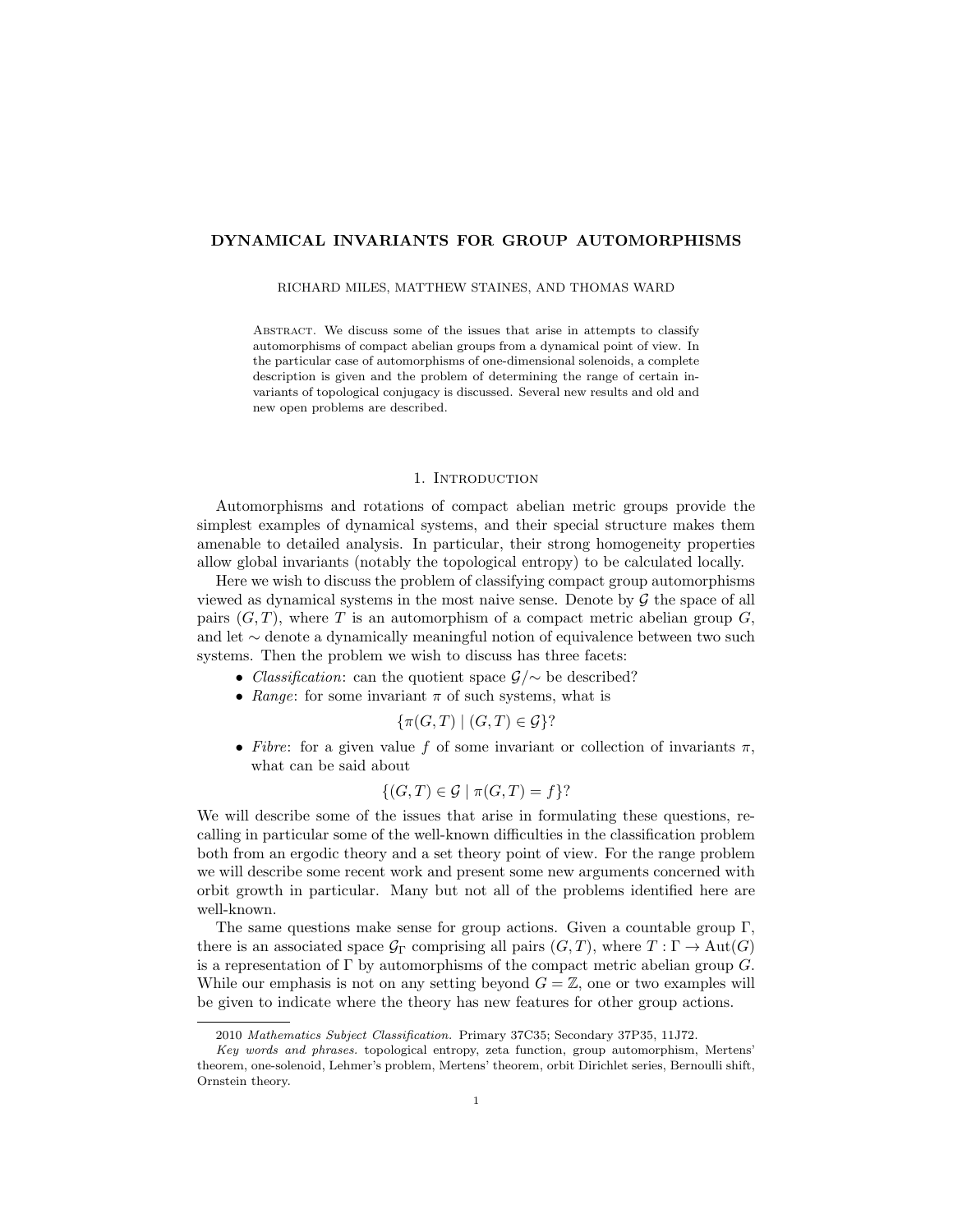An element  $(G, T) \in \mathcal{G}$  (by assumption) carries a rotation-invariant metric giving the topology, a  $\sigma$ -algebra  $\mathcal{B}_G$  of Borel sets, and a probability measure (Haar measure)  $m<sub>G</sub>$  preserved by T. The most natural notion of equivalence between  $(G_1, T_1)$ and  $(G_2, T_2)$  in  $\mathcal G$  is a commutative diagram

$$
G_1 \xrightarrow{T_1} G_1
$$
  
\n
$$
\phi \downarrow \qquad \qquad \downarrow \phi
$$
  
\n
$$
G_2 \xrightarrow{T_2} G_2
$$

where the equivariant map  $\phi$  is required to be:

- a continuous isomorphism of groups, giving the equivalence of *algebraic* isomorphism;
- a homeomorphism, giving the equivalence of *topological conjugacy*; or
- an almost-everywhere defined isomorphism between the measure spaces

$$
(G_1,\mathcal{B}_{G_1},m_{G_1})
$$

and

$$
(G_2,\mathcal{B}_{G_2},m_{G_2}),
$$

giving the equivalence of measurable isomorphism.

Clearly algebraic isomorphism implies topological conjugacy. Entropy arguments show that topological conjugacy implies measurable isomorphism. An easy consequence of the type of constructions discussed later  $-$  and an instance of the type of question one might ask about the structure of  $\mathcal{G}/\sim$  — is that each measurable isomorphism equivalence class splits into uncountably many topological conjugacy classes. We have not included the equivalence relation that is in some ways the most natural in dynamics *(finitary isomorphism*, essentially measurable isomorphism by a map that is continuous off an invariant null set) because there is little that can be said about it beyond those examples where it is almost self-evident how to construct such a map.

We will also be interested in various invariants for  $(G, T) \in \mathcal{G}$ . The most significant of these is the entropy,

$$
h(T) = \lim_{\varepsilon \searrow 0} \lim_{n \to \infty} -\frac{1}{n} \log m_G \left( \bigcap_{j=0}^{n-1} T^{-j} B_{\varepsilon}(0) \right)
$$
(1.1)

where  $B_{\varepsilon}(0)$  denotes an open metric ball around the identity of G. A manifestation of the homogeneity of the dynamics of group automorphisms is that this quantity coincides with the topological entropy and with the measure-theoretic entropy with respect to Haar measure (see Bowen [12] or [17]), and is therefore an invariant of any of the notions of equivalence above.

Topological conjugacy also preserves closed orbits and periodic points. This combinatorial data is all contained in the dynamical zeta function

$$
\zeta_T(z) = \exp \sum_{n \geqslant 1} \frac{\mathsf{F}_T(n)}{n} z^n,\tag{1.2}
$$

where  $F_T(n) = |\{ g \in G \mid T^n g = g \}|$ , with radius of convergence

$$
1/\limsup_{n\to\infty} \mathsf{F}_T(n)^{1/n}.
$$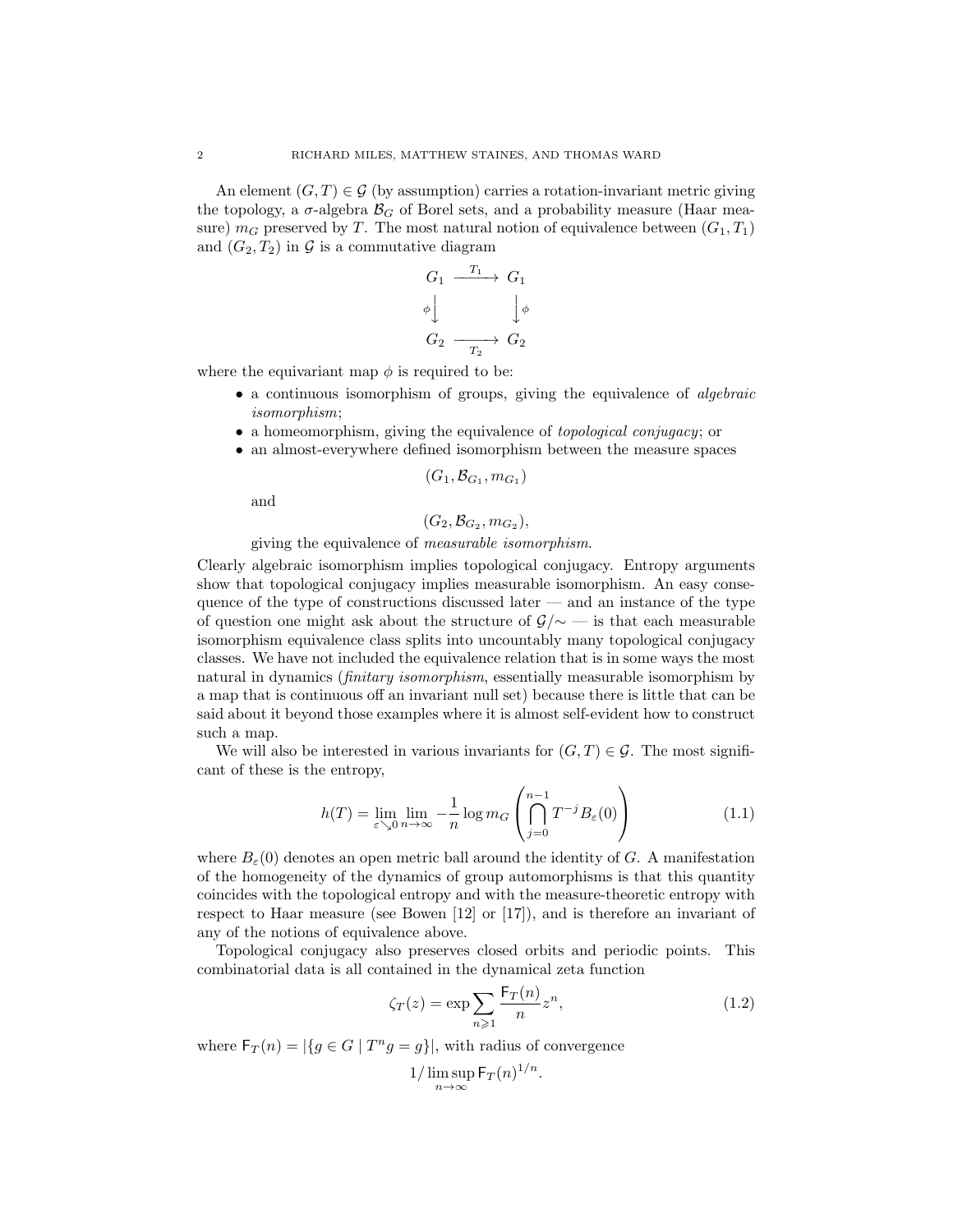**Definition 1.** For elements  $(G, T), (G', T') \in \mathcal{G}$  write

$$
(G,T) \sim_h (G',T')
$$

if  $h(T) = h(T')$ , and

$$
(G,T) \sim_\zeta (G',T')
$$

if  $\zeta_T(z) = \zeta_{T}(z)$  as formal power series.

The primary growth rate measures are

$$
p(T) = \lim_{n \to \infty} \frac{1}{n} \log \mathsf{F}_T(n)
$$

if this exists, and

$$
\pi_T(X) = \sum_{n \leq X} \mathsf{O}_T(n),
$$

where  $O_T(n)$  denotes the number of closed orbits of length n. As we will see, for many (in several precise senses, most) examples the limit defining  $p$  will not exist, and a more averaged measure of orbit growth comes from the dynamical Mertens' theorem, giving asymptotics for the quantity

$$
\mathsf{M}_{T}(N) = \sum_{n \leq N} \frac{\mathsf{O}_{T}(n)}{\mathrm{e}^{h(T)n}} = \sum_{n \leq N} \sum_{d|n} \frac{\mu(n/d) \mathsf{F}_{T}(d)}{n \mathrm{e}^{h(T)n}},
$$

where the expression on the right is simply obtained by Möbius inversion, as

$$
\mathsf{F}_T(n) = \sum_{d|n} d \mathsf{O}_T(n).
$$

In general, for an action  $T$  of a countable group  $\Gamma$ , the periodic point data for the action is a map from the space of finite-index subgroups of  $\Gamma$  to  $\mathbb{N} \cup \{\infty\},$ associating to each subgroup  $L < \Gamma$  the cardinality of the set of L-periodic points

$$
\mathsf{F}_T(L) = \{ x \in X \mid T_\ell x = x \text{ for all } \ell \in L \}. \tag{1.3}
$$

There is an extension of the dynamical zeta function to the setting of  $\mathbb{Z}^d$ -actions due to Lind [40], but it does not carry all the periodic point data unless  $d = 1$ . Some of the questions considered here have been studied for full-shift actions of nilpotent groups in [46], and for specific examples of  $\mathbb{Z}^2$ -actions by automorphisms of compact connected groups in [47].

Several of the questions we will discuss involve adopting a point of view on what is a natural family of dynamical systems, and what is a dynamically meaningful notion of equivalence. In this context it is reasonable to restrict attention to ergodic group automorphisms throughout, and in some cases the more interesting questions arise if we also insist that the group be connected. From this point of view the natural starting point is to study automorphisms of one-dimensional solenoids, and much of what we will discuss will be concerned with these. A remarkable consequence of the work of Markus and Meyer is that all of these seemingly exotic one-dimensional solenoids appear generically in Hamiltonian flows on compact symplectic manifolds of sufficiently high dimension [43] (we thank Alex Clark for pointing this out). Thus, despite the seemingly strange phenomena and arithmetic questions that arise here, the dynamical systems discussed here arise naturally in smooth dynamical situations. Another reason to restrict much of our attention to one-dimensional solenoids is cowardice. In one natural direction of extension, the S-integer construction builds families of compact group automorphisms starting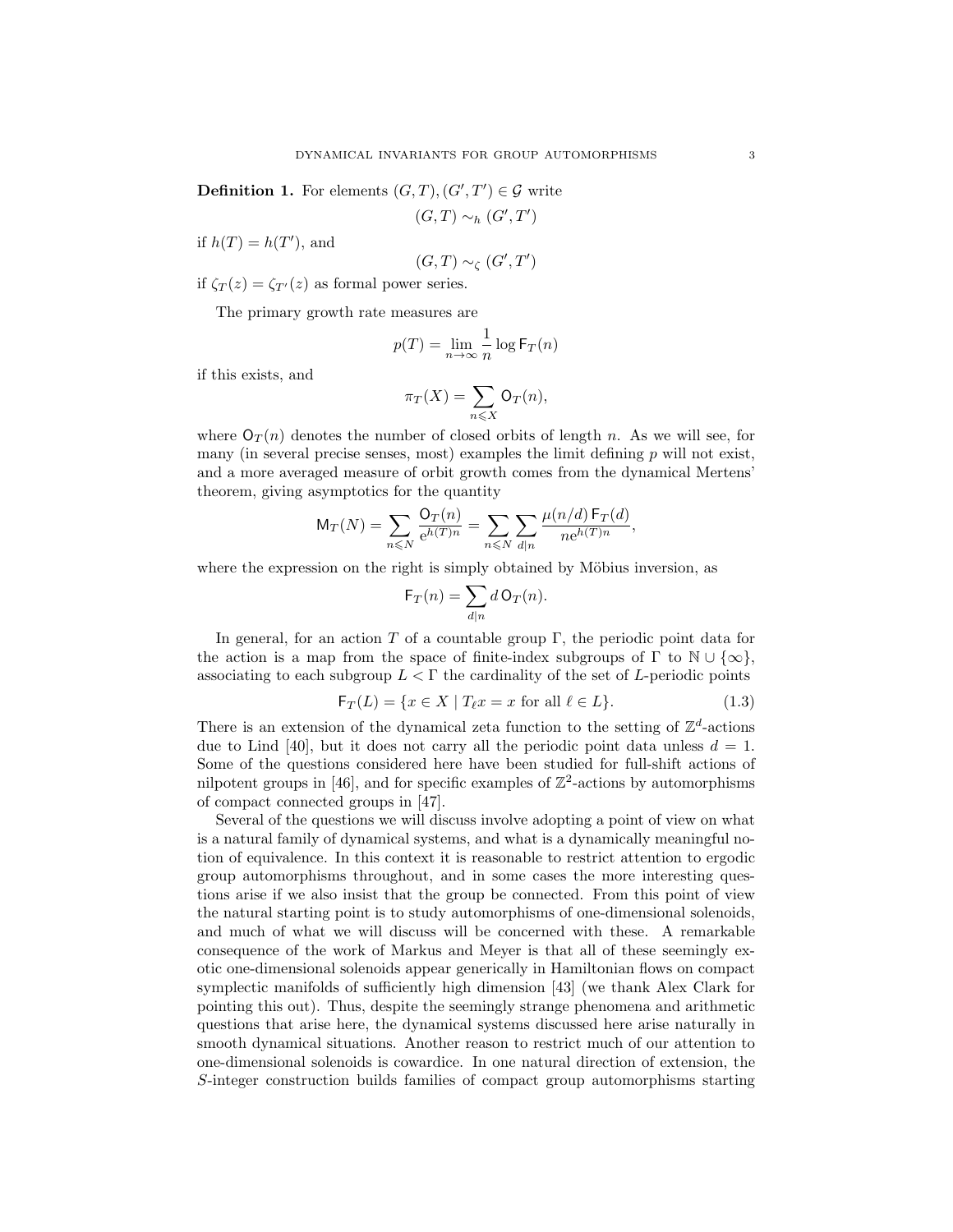with algebraic number fields or function fields of positive characteristic (see [15] for the details), and the arithmetic questions that arise become more intricate but are in principle amenable to the same methods in those settings. Another natural direction is to simply replace 'one' by  $d \geq 2$ , and study automorphisms of d-dimensional solenoids. In this complete generality the difficulties are more formidable, and this is discussed further at the end of Section 5.1.

The assumption of ergodicity is a mild requirement and avoids degeneracies – automorphisms of compact abelian groups cannot be non-ergodic in dynamically interesting ways. Ergodicity guarantees (completely) positive entropy, and the structure of compact group automorphisms with zero entropy has been described by Seethoff [56].

### 2. Algebraic isomorphism

Deciding if  $(G_1, T_1)$  and  $(G_2, T_2)$  are algebraically isomorphic is not a dynamical question at all. The equivalence implies that  $\phi : G_1 \to G_2$  is an isomorphism of groups, so we are asking if the groups are isomorphic to a single group  $G$ , and then if the two elements  $T_1$  and  $\phi^{-1}T_2\phi$  are conjugate as elements of the group  $Aut(G)$  of continuous automorphisms of G. If the systems are expansive (or satisfy the descending chain condition) and connected, then the problem of determining conjugacy in the automorphism group is algorithmically decidable by a result of Grunewald and Segal [22] (see Kitchens and Schmidt [28, Sec. 6]). In general this cannot be expected: if the group is infinite-dimensional then elements of the automorphism group in general correspond to matrices of infinite rank.

Example 2. Toral automorphisms are conjugate if the corresponding matrices have the same characteristic polynomial and share an additional number-theoretic invariant related to ideal classes in the splitting field of the characteristic polynomial (see Latimer and Macduffee [32] for the details). This additional invariant is already visible even on the 2-torus. For example, if

$$
A = \begin{pmatrix} 3 & 10 \\ 1 & 3 \end{pmatrix}, B = \begin{pmatrix} 3 & 5 \\ 2 & 3 \end{pmatrix}
$$

then it is easy to check that if  $Q \in M_2(\mathbb{Z})$  has  $QA = BQ$  we have  $5|\det Q$ .

A flavour of the sort of examples that will arise in this setting is given by the next problem.

Problem 1. Given a monic polynomial  $\chi \in \mathbb{Z}[x]$  of degree d, describe the combinatorial properties of the following poset. At the bottom level  $n = 0$  there is a vertex for each of the finitely many algebraic conjugacy classes of the set

$$
M_{\chi} = \{ A \in \mathrm{GL}_d(\mathbb{Z}) \mid \det(tI_d - A) = \chi(t) \},\
$$

which may be enumerated using data from the ideal class groups of the splitting fields of the various irreducible factors of  $\chi$  using [32]. At level  $n \geq 1$  there is a vertex for each of the conjugacy classes of the elements of  $M_\chi$  over the ring  $\mathbb{Z}[\frac{1}{p_j} : j \leq n]$ where  $p_1, p_2, \ldots$  are the rational primes in their natural order. The edges reflect conjugacy classes merging in the larger group at each level, and the top of the poset has a vertex for each conjugacy class of the set  $M_{\chi}$  in  $GL_d(\mathbb{Q})$ , which are described by the rational canonical forms of matrices with characteristic polynomial  $\chi$ .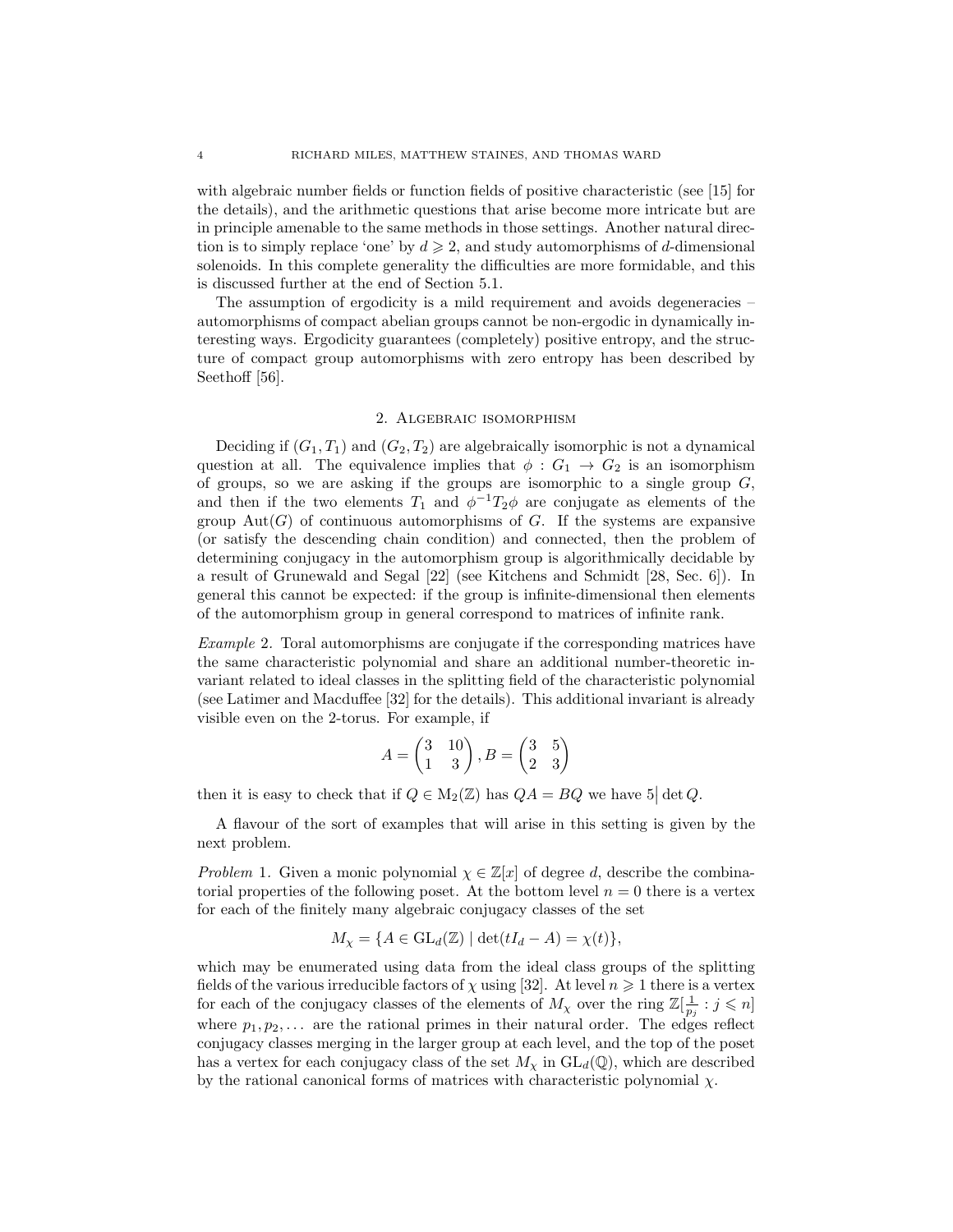For example, Problem 1 is readily solved for Example 2 as follows. The polynomial  $\chi(x) = x^2 - 6x - 1$  is irreducible over Q with splitting field  $\mathbb{Q}(\sqrt{10})$ , with ideal class group isomorphic to  $\mathbb{Z}/2\mathbb{Z}$ . The representative matrices in Example 2 are not conjugate over  $\mathbb{Z}[\frac{1}{2}]$  and  $\mathbb{Z}[\frac{1}{6}]$ , but become conjugate over  $\mathbb{Z}[\frac{1}{30}]$ , resulting in the diagram in Figure 1.



FIGURE 1. Conjugacy for the characteristic polynomial  $x^2 - 6x - 1$ .

#### 3. Topological conjugacy

As we will see, for connected groups this notion of equivalence collapses to algebraic isomorphism. In fact there is a rigidity phenomenon at work, which means that in many situations not only does the existence of a topological conjugacy force there to be an algebraic isomorphism, it is required to be algebraic itself.

**Theorem 3** (Adler and Palais [2]). If  $T : \mathbb{T}^d \to \mathbb{T}^d$  and  $S : G \to G$  are topologically conjugate ergodic automorphisms via a homeomorphism  $\phi$  from  $\mathbb{T}^d$  to  $G$ , then  $G \cong$  $\mathbb{T}^d$  and the map  $\phi$  is itself an automorphism of  $\mathbb{T}^d$  composed with rotation by a fixed point of S.

This extends in several ways to other connected finite-dimensional groups, and to other group and semi-group actions (see Clark and Fokkink [16] and Bhattacharya and the third author [10]). Notice that the phenomena is not universal, and in particular requires the topological entropy to be finite. The next example shows that in infinite entropy situations there is no topological rigidity.

Example 4. If  $\theta : \mathbb{T} \to \mathbb{T}$  is any homeomorphism, then the map  $\Theta : \mathbb{T}^{\mathbb{Z}} \to \mathbb{T}^{\mathbb{Z}}$ defined by  $(\Theta((x_n)_{n\in\mathbb{Z}}))_k = \theta(x_k)$  for all  $k \in \mathbb{Z}$  is a topological conjugacy between the left shift on  $\mathbb{T}^{\mathbb{Z}}$  and itself.

Example 5. In contrast to the topological rigidity in Theorem 3 (as pointed out by Kitchens and Schmidt [28]) topological conjugacy on zero-dimensional groups preserves very little of the algebraic structure.

- (1) A finite abelian group G has an associated shift automorphism  $(G^{\mathbb{Z}}, \sigma_G)$ where  $(\sigma((x_n)))_k = x_{k+1}$  for all  $k \in \mathbb{Z}$ . Clearly  $(G^{\mathbb{Z}}, \sigma_G)$  will be topologically conjugate to  $(H^{\mathbb{Z}}, \sigma_H)$  if and only if  $|G| = |H|$ . Thus no part of the internal structure of the group alphabet is preserved by topological conjugacy.
- (2) Kitchens [29] proves that if G is zero-dimensional and T is expansive, meaning that there is an open neighbourhood  $U$  of the identity with

$$
\bigcap_{n\in\mathbb{Z}}T^{-n}U=\{e\},\
$$

and has a dense orbit, then  $(G, T)$  is topologically conjugate to a full shift on  $e^{h(T)}$  symbols. In the same paper the problem of classifying such automorphisms up to simultaneous algebraic isomorphism and topological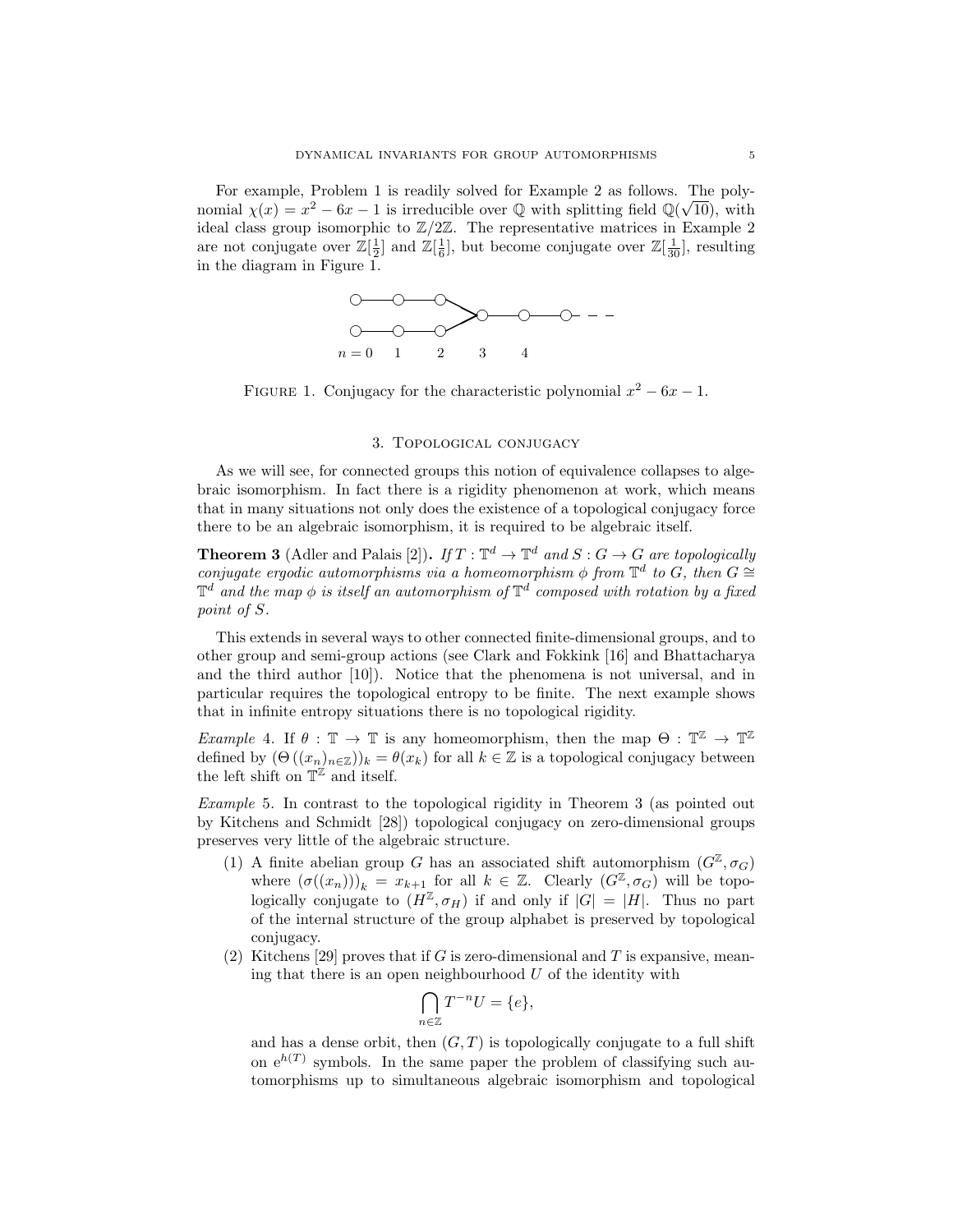conjugacy is also addressed but not completely solved. It is shown that for any given entropy there are only finitely many equivalence classes for simultaneous algebraic isomorphism and algebraic conjugacy. If the entropy is  $\log p$  for some prime p then it is shown that there is only one equivalence class, namely that containing  $(\mathbb{F}_p^{\mathbb{Z}}, \text{shift}).$ 

(3) For other group actions entirely new rigidity phenomena appear. Given a finite abelian group G, we may define an action  $\sigma_G$  of  $\mathbb{Z}^2$  on the compact group

$$
X_G = \{ x = (x_{n,m}) \in G^{\mathbb{Z}^2} \mid x_{n,m} + x_{n+1,m} = x_{n,m+1} \text{ for all } n, m \in \mathbb{Z} \}
$$

by shifting. Röttger  $[53]$ , extending a partial result in  $[67]$ , shows that the periodic point data in the sense of  $(1.3)$  for the system determines the structure of G, and so in particular if  $(X_G, \sigma_G)$  is topologically conjugate to  $(X_H, \sigma_H)$  then  $G \cong H$ .

(4) For the case  $G = \mathbb{Z}/2\mathbb{Z}$  in the setting of  $X_G$  as in (3), the only homeomorphisms  $X_G \to X_G$  commuting with the action of  $\sigma_G$  are elements of the action itself by [64].

Problem 2 (Kitchens [29]). Classify expansive ergodic automorphisms of compact abelian zero-dimensional groups up to simultaneous algebraic isomorphism and topological conjugacy.

Example 5(3) is associated in a natural way to the polynomial

$$
1 + u_1 - u_2 \in \mathbb{Z}[u_1^{\pm 1}, u_2^{\pm 1}]
$$

since the condition defining the elements of  $X_G$  may be thought of as requiring that the element of  $G^{\mathbb{Z}^2}$  is annihilated by  $1 + u_1 - u_2$ , with  $u_1$  corresponding to a shift in the first coordinate and  $u_2$  to a shift in the second coordinate.

*Problem* 3. Associate to a polynomial  $f \in \mathbb{Z}[u_1^{\pm 1}, u_2^{\pm 1}]$  and a finite abelian group G the shift action  $\sigma_{G,f}$  on the space  $X_{G,f}$  of elements of  $G^{\mathbb{Z}^2}$  annihilated by f. Does the periodic point data for  $\sigma_{G,f}$  determine the structure of  $G$ ?

#### 4. Measurable isomorphism

This is an opaque equivalence relation, because as measure spaces any two infinite compact metric abelian groups are isomorphic. A consequence of the homogeneity mentioned above is that the entropy  $h(T)$  is an invariant of measurable isomorphism. A much deeper fact is that there is an abstract model as an independent identically distributed stochastic process for any ergodic group automorphism. These independent identically distributed processes – Bernoulli shifts – in turn are classified up to measurable isomorphism by their entropy (see Theorem 8 below).

Example 6. Example 5 gave some instances of topological rigidity for actions of larger groups. There is a remarkable theory of rigidity for measurable isomorphism of algebraic  $\mathbb{Z}^d$  actions, and we refer to the survey of Schmidt [55] and the references therein for this.

**Theorem 7.** Let  $(G, T) \in \mathcal{G}$  be an ergodic compact group automorphism. Then there is a probability vector  $(p_1, p_2, \dots)$  defining a measure  $\mu_p$  on N with the property that  $(G, T)$  is measurably isomorphic to the shift map  $\sigma$  on the space  $\mathbb{N}^{\mathbb{Z}}$  preserving the product measure  $\prod_{n\in\mathbb{Z}}\mu_p$ . Moreover,  $h(T)$  is equal to the measure-theoretic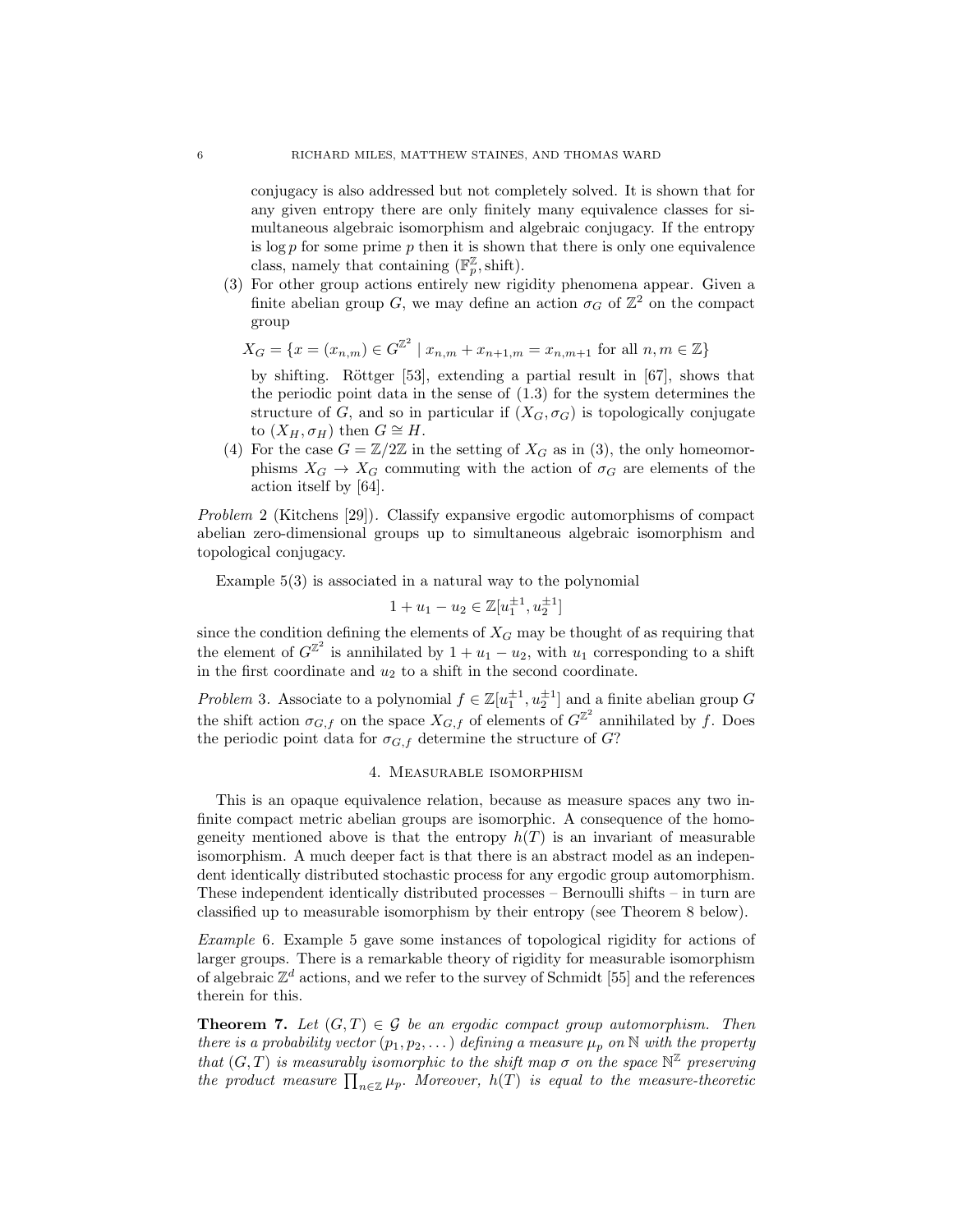entropy  $\sum_{n\in\mathbb{N}} p_n \log p_n$  of  $\sigma$  with respect to this measure. If  $h(T) < \infty$  then we may assume that  $p_k = 0$  for all but finitely many k, or equivalently we may replace the alphabet  $\mathbb N$  with a finite set.

This was proved by Katznelson [27] in the case  $G = \mathbb{T}^d$ , and shown in general by Lind [38] and independently by Miles and Thomas [44] and Aoki [4], using abstract characterizations of the property of being measurably isomorphic to a Bernoulli shift developed by Ornstein [50]. It means that an ergodic compact group automorphism is measurably indistinguishable from an abstract independent identically distributed stochastic process. Notice that the space  $A^{\mathbb{Z}}$  for a finite alphabet  $A$  is a compact metric space in a natural way, so the question of whether or not the measurable isomorphism in Theorem 7 may be chosen to be finitary – continuous off a null set – in the case of finite entropy arises. Little is known in general, but Smorodinsky (unpublished) pointed out that a necessary condition is exponential recurrence – for a given non-empty open set  $O$ , the Haar measure of the set of points first returning to  $O$  after  $n$  iterations of the automorphism decays exponentially in n. Lind [39] showed that any ergodic group automorphism is exponentially recurrent, so all that is known is that this particular property does not preclude the possibility that ergodic group automorphisms are finitarily isomorphic to Bernoulli shifts. Rudolph has given a characterization of the property of being finitarily isomorphic to a Bernoulli shift [54].

Problem 4. Determine when an ergodic group automorphism is finitarily isomorphic to a Bernoulli shift.

Theorem 8 (Ornstein [49]). Bernoulli shifts with the same entropy are measurably isomorphic.

Theorems 7 and 8 together mean that the space  $\mathcal{G}/\sim$  for the equivalence of measurable isomorphism embeds into  $\mathbb{R}_{>0}$ . There is a representative Bernoulli shift for each measurable isomorphism class of compact group automorphisms – but is there a compact group automorphism for each Bernoulli shift? Equivalently, is there a compact group automorphism for each possible entropy?

In order to describe what is known about this problem, let  $f \in \mathbb{Z}[x]$  be a polynomial with integer coefficients, with factorization  $f(z) = \prod_{i=1}^{d} (z - \lambda_i)$  over  $\mathbb{C}$ . Then the *logarithmic Mahler measure of*  $f$  is the quantity

$$
m(f) = \int_0^1 \log |f(e^{2\pi i s})| ds = \sum_{|\lambda_i| > 1} \log |\lambda_i| = \sum_{i=1}^d \log^+ |\lambda_i|.
$$

Thus Kronecker's lemma is the statement that  $m(f) = 0$  if and only if f is a product of cyclotomic polynomials. Lehmer [35] raised the question of whether there could be small positive values of the Mahler measure. He found the smallest value known to date, corresponding to the polynomial

$$
f(x) = x^{10} + x^9 - x^7 - x^6 - x^5 - x^4 - x^3 + x + 1
$$

with Mahler measure approximately log 1.176. Write

$$
L = \inf \{ m(f) \mid m(f) > 0 \}.
$$

Yuzvinskiĭ [72] computed the entropy of endomorphisms of solenoids (see Lind and the third author [41] for the history of earlier results and a simpler approach),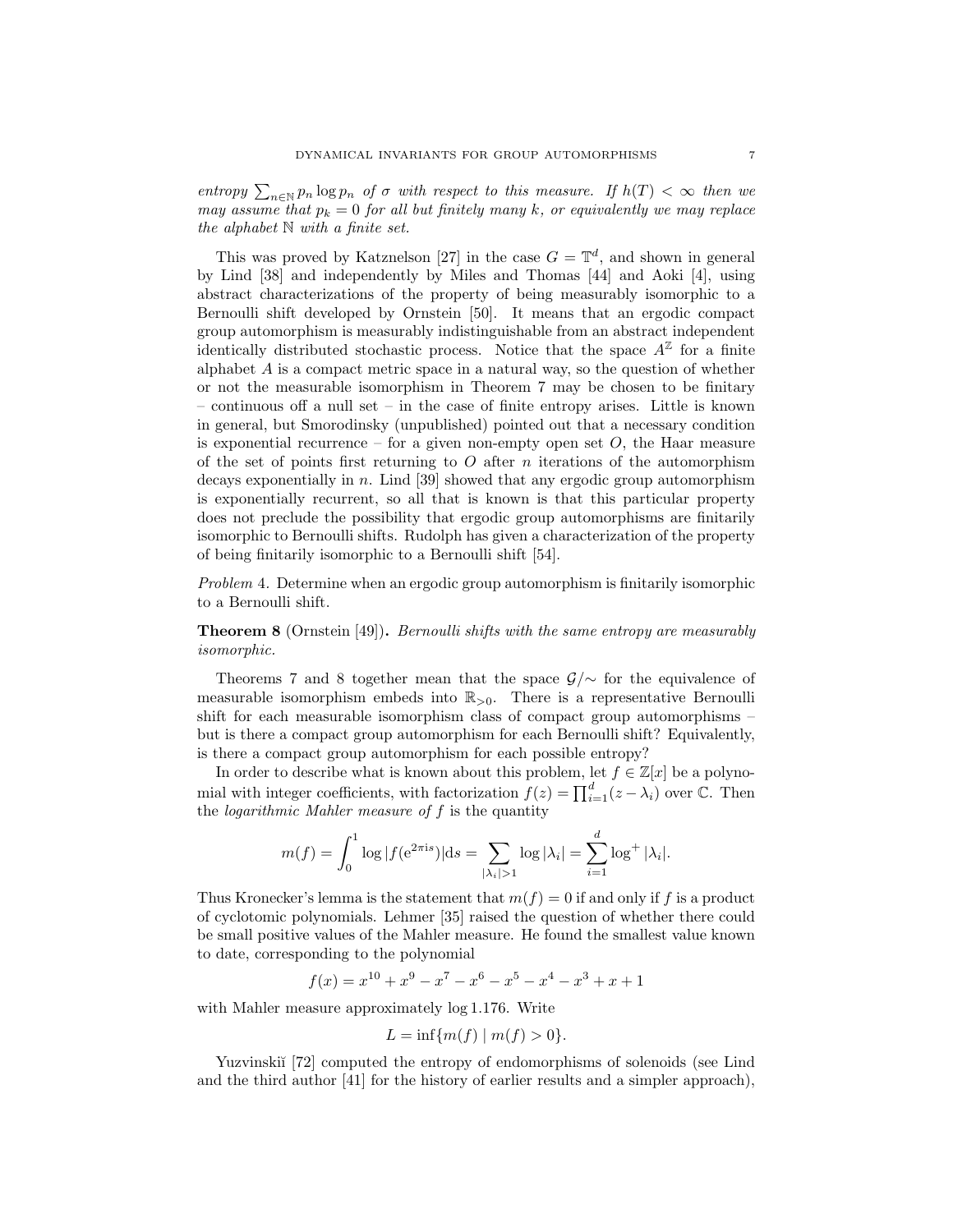and this led to a complete description of the range of possible values. These relate to the dynamics of group automorphisms in several ways.

**Theorem 9** (Lind [37]). The infinite torus  $\mathbb{T}^\infty$  has ergodic automorphisms with finite entropy if and only if  $L = 0$ .

An expansive automorphism is guaranteed to have finite entropy, but unfortunately Hastings [24] shows that no automorphisms of the infinite torus can be expansive.

Theorem 10 (Lind [38]). The set of possible entropies of ergodic automorphisms of compact groups is  $(0, \infty]$  if  $L = 0$ , and is the countable set

$$
\{m(f) \mid f \in \mathbb{Z}[x], m(f) > 0\}
$$

if  $L > 0$ .

This means that the cardinality of the quotient space  $\mathcal{G}/\sim$  is uncountable or countable depending on the solution to Lehmer's problem. This is now a problem of some antiquity, and means that we do not know if group automorphisms are special or not when viewed as measure-preserving transformations among the systems measurably isomorphic to Bernoulli shifts.

Problem 5 (Lehmer [35]). Determine if  $L = \inf \{m(f) \mid m(f) > 0\} > 0$ .

We refer to Boyd [13] for an overview of Lehmer's problem. Expressed in dynamical systems, Theorem 10 may be used to express the same question as follows. Problem 6 (Lind [38]). Determine if it is possible to construct a compact group

automorphism whose entropy is not of the form  $m(f)$  for some  $f \in \mathbb{Z}[x]$ .

Attempting to describe the fibres (that is, the equivalence classes) for measurable isomorphism requires answering an already difficult problem in number theory, the inverse Mahler measure problem.

Problem 7. Given  $f \in \mathbb{Z}[x]$ , characterize the set  $\{g \in \mathbb{Z}[x] \mid m(g) = m(f)\}.$ 

We refer to Boyd [14] for an overview of this problem, and to Staines [58] for recent work and references.

To conclude this section, it is worth noting that for other group actions the same entropy range problem, that is, the problem of determining the set

$$
\{h(T) \mid (G, T) \in \mathcal{G}_{\Gamma}\} \subset \mathbb{R},\tag{4.1}
$$

can turn out to be considerably simpler than providing an answer to Lehmer's problem corresponding to the case  $\Gamma = \mathbb{Z}$ . For example, Björklund and Miles [11, Th. 4.1] show that if  $\Gamma$  is any countably infinite amenable group with arbitrarily large finite normal subgroups, then the entropy range  $(4.1)$  is  $[0, \infty]$ . In contrast, for  $\Gamma = \mathbb{Z}^d$ , the entropy range problem again reduces to Lehmer's problem by [36]. Further discussion of the entropy range problem for group actions may be found in [11].

#### 5. One-solenoids and subgroups of the rationals

Some of the classification and range problems we wish to discuss are already interesting in the special case of one-dimensional solenoids. A compact metric abelian group is called a one-solenoid if it is connected and has topological dimension one. Equivalently, a one-solenoid is a group whose dual or character group is a subgroup of Q. In this section we briefly recall the well-known description of these subgroups.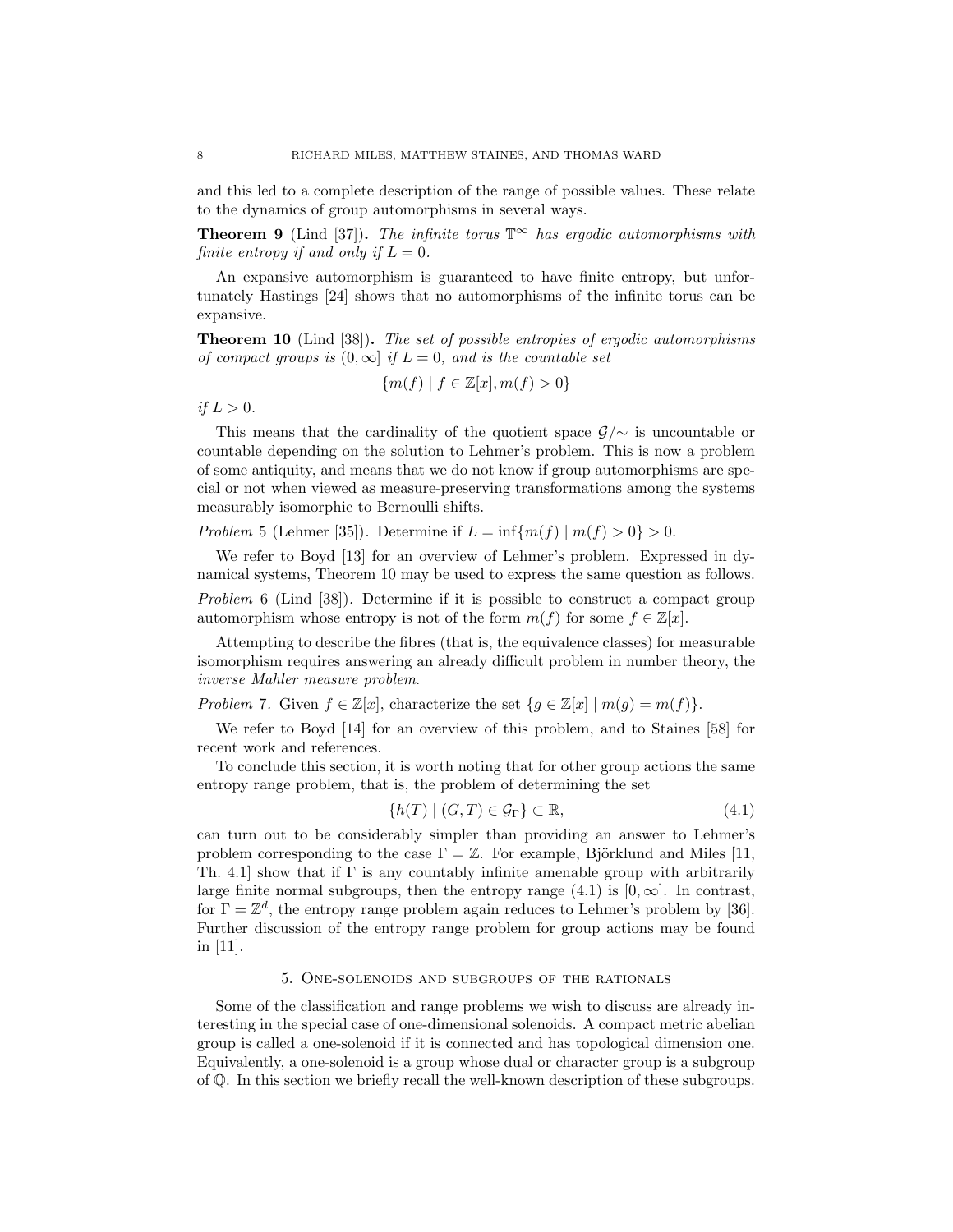5.1. Subgroups of the rationals. Subgroups of  $\mathbb Q$  are readily classified (see Baer [6], or Beaumont and Zuckerman [8] for a modern account). Let  $H \leq \mathbb{Q}$ be an additive subgroup, and  $x \in H \setminus \{0\}$ . Write  $\mathbb{P} = \{2, 3, 5, 7, \dots\}$  for the set of rational primes. For each prime  $p \in \mathbb{P}$ , the *p-height* of x is

$$
k_p(x) = \sup\{n \in \mathbb{N} \mid p^n y = x \text{ has a solution } y \in H\} \in \mathbb{N} \cup \{\infty\}
$$

and the *characteristic* of  $x$  is the sequence

$$
k(x) = (k_p(x))_{p \in \mathbb{P}} \in (\mathbb{N} \cup {\infty})^{\mathbb{N}}.
$$

Two sequences  $(a_p), (b_p) \in (\mathbb{N} \cup {\infty})^{\mathbb{N}}$  belong to the same type if  $a(p) = b(p)$  for all but finitely many p, and for any p with  $a(p) \neq b(p)$ , both  $a(p)$  and  $b(p)$  are finite. Notice that if  $x, y \in H \setminus \{0\}$  then  $k(x)$  and  $k(y)$  belong to the same type, allowing us to define the type of H,  $k(H)$ , to be the type of any non-zero element of H.

On the other hand, given any sequence  $(k_p)_{p\in\mathbb{P}}$  with  $k_p \in \mathbb{N} \cup \{\infty\}$ , we may define

$$
H((k_p)_{p\in\mathbb{P}}) = \{ \frac{a}{b} \in \mathbb{Q} \mid a, b \in \mathbb{Z}, \gcd(a, b) = 1, \text{ord}_p(b) \leqslant k_p \text{ for all } p \in \mathbb{P} \},\
$$

an additive subgroup of Q.

**Theorem 11** (Baer [6]). Any subgroup of Q is of the form  $H((k_p)_{p\in\mathbb{P}})$  for some sequence  $(k_p) \in (\mathbb{N} \cup {\infty})^{\mathbb{N}}$ . Two subgroups of Q are isomorphic if and only if they are of the same type.

Clearly the only self-homomorphisms of  $H = H((k_p))$  are the maps  $x \mapsto \frac{a}{b}x$ with  $gcd(a, b) = 1$  and  $k_p(H) = \infty$  for any prime p dividing b. This gives a description of all continuous automorphisms of one-solenoids:  $(G, T) \in \mathcal{G}$  has G connected with topological dimension 1 if and only if G is dual to a group  $H((k_p)_{p\in\mathbb{P}})$  and T is dual to a map  $x \mapsto \frac{a}{b}x$  with  $gcd(a, b) = 1$  and with  $k_p = \infty$  for any prime p dividing a or b. Writing  $\mathcal{S}(H)$  for the set of primes p with  $k_p(H) = \infty$ , Theorem 11 shows in particular that  $G \cong G'$  implies that  $\mathcal{S}(\widehat{G}) = \mathcal{S}(\widehat{G}').$ 

Example 12. Some of the diversity of subgroups may be seen in the following examples.

- (1)  $H((\infty)_{p\in\mathbb{P}})=\mathbb{Q}.$
- (2)  $H((0)_{p\in\mathbb{P}})=\mathbb{Z}.$
- (3)  $H((\infty, \infty, 0, 0, \dots)) = \mathbb{Z}[\frac{1}{6}].$
- (4)  $H((0,1,1,1,1,\ldots))$  is the subgroup of rationals with odd square-free denominator.
- (5) For a set  $S \subset \mathbb{P}$  of primes, there is an associated subgroup of S-integers

$$
R_{\mathcal{S}} = \{ x \in \mathbb{Q} \mid |x|_p \leq 1 \text{ for all } p \notin \mathcal{S} \} = \mathbb{Z}[\frac{1}{p} : p \in \mathcal{S}] = H((k_p)_{p \in \mathbb{P}})
$$

where  $k_p = \infty$  if  $p \in S$  and 0 otherwise.

(6) Let  $\omega = (\omega_j) \in \{H, T\}^{\mathbb{N}}$  be the outcome of an infinitely repeated fair coin toss, and let

$$
k_{p_j} = \begin{cases} \infty & \text{if } j = H; \\ 0 & \text{if } j = T. \end{cases}
$$

Then  $H((k_p)_{p\in\mathbb{P}})$  is a 'random' S-integer subgroup.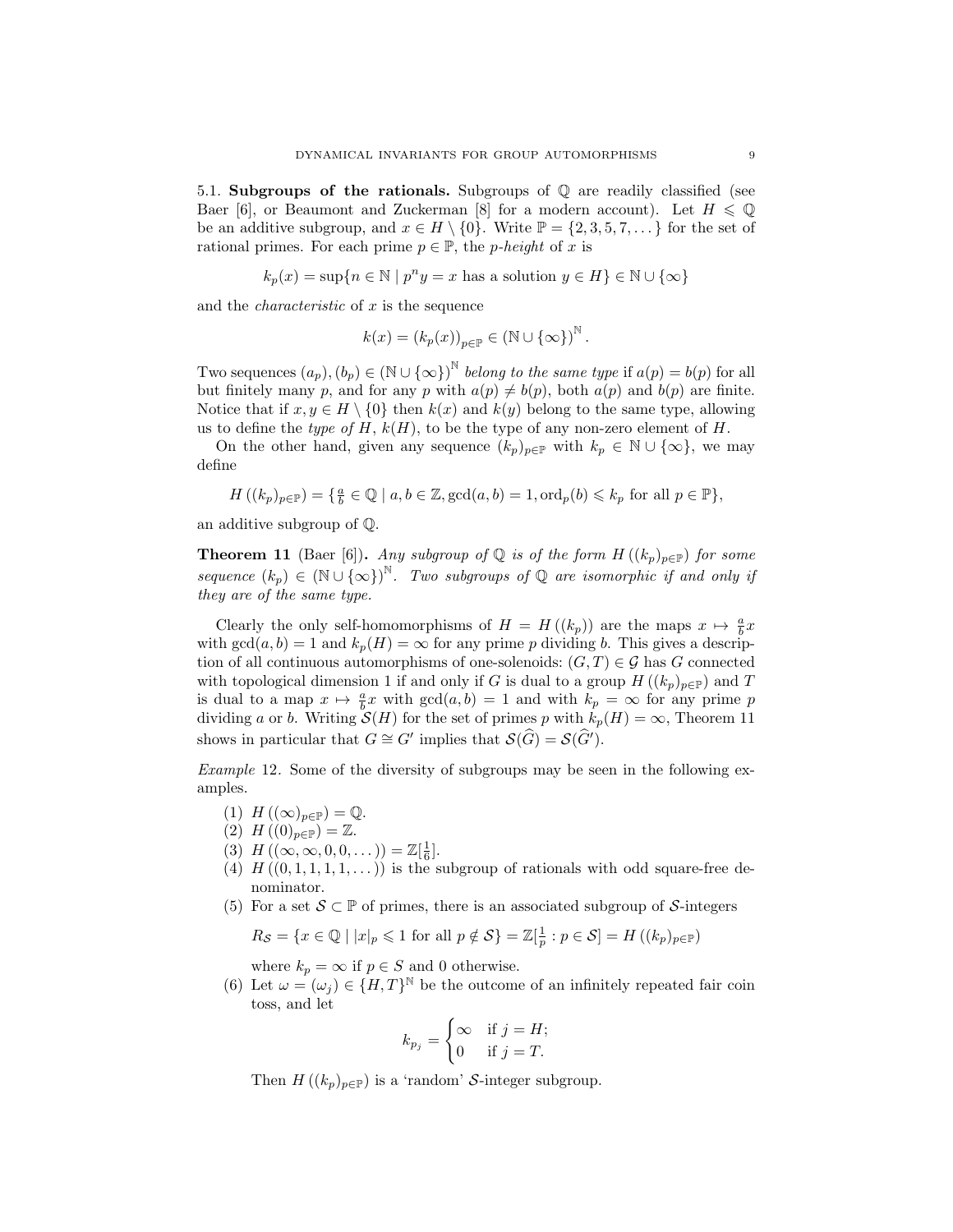Solenoids of higher topological dimension, dual to subgroups of  $\mathbb{Q}^d$  with d greater than 1, present peculiar difficulties unless there are additional assumptions. A solenoid that carries an expansive automorphism has a prescribed structure (Lawton [33], [34]; see also Kitchens and Schmidt [28, Sec. 5] for this result in the context of a more general treatment of finiteness conditions on group automorphisms) rendering it amenable to analysis; solenoids dual to rings of  $S$ -integers in number fields also have a prescribed structure, and this is used by Chothi *et al.* to study orbit growth in these systems [15], [19] and [20]. Around the same time as Baer's classification of subgroups of  $\mathbb{Q}$ , Kurosh [31] and Malcev [42] described systems of complete invariants for subgroups of  $\mathbb{Q}^d$ , but determining when the invariants correspond to isomorphic groups is intractable for  $d > 1$ . The difficulties encountered here now have a precise formulation in terms of descriptive set theory, and Thomas [61] proves the remarkable result that the classification problem for subgroups of  $\mathbb{Q}^{n+1}$  is strictly more difficult than the same problem for  $\mathbb{Q}^n$  for  $n \geq 1$ (we refer to the survey by Thomas [62] for an overview of these results).

5.2. Fixed points and entropy on one-solenoids. There are several routes to a formula for  $F_T(n)$  if T is an automorphism of a one-solenoid: a group-theoretic argument due to England and Smith [18], a general valuation-theoretic approach due to Miles [45] which is independent of the characteristic and the topological dimension, and in the S-integer case an adelic argument due to Chothi, Everest et al. [15]. Here we adapt the adelic approach of Weil [70] to cover all subgroups, because this geometrical approach also evaluates the entropy (the harmonic analysis used here is not strictly adelic, but closer to the constructions in Tate's thesis [60], reproduced as [59]). For completeness we explain in Lemma 14 the basic idea from [15, Lem. 5.1], and refer to Hewitt and Ross [26] for background on the duality theory between discrete abelian groups and compact abelian groups.

The dual of a one-solenoid may be identified with a subgroup of  $\mathbb{Q}$ , and we now describe such a group using a direct limit of fractional ideals over a ring of  $\mathcal{S}\text{-integers}$ (see Example 12(5)) based on the concept of types introduced in the previous section. Let  $R_{\mathcal{S}}$  be a ring of S-integers. A set of rational primes P disjoint from S corresponds to a set of non-zero prime ideals of  $R_{\mathcal{S}}$ . Let  $k = (k_p)_{p \in \mathcal{P}}$  be a sequence of positive integers and define a submodule of the  $R_{\mathcal{S}}$ -module Q by  $H = \sum_{Q} c_{Q} R_{\mathcal{S}}$ , where  $c_Q = \prod_{p \in Q} p^{-k_p}$  and Q runs over all finite subsets of P. The group H is isomorphic to  $R<sub>S</sub>$  if and only if P is finite, otherwise H may be expressed using a direct limit inj  $\lim_{i\to\infty} H_i$  of  $R_{\mathcal{S}}$ -modules, where

$$
H_i = p(1)^{-k_{p(1)}} \cdot \cdots \cdot p(i)^{-k_{p(i)}} R_{\mathcal{S}},
$$

and  $p(1), p(2), \ldots$  is an enumeration of P. By Theorem 11, for any given type we may choose a representative subgroup  $H = H((k_p)_{p \in \mathbb{P}})$  and note that the set

$$
\mathcal{S}(H) = \{ p \in \mathbb{P} \mid k_p = \infty \}
$$

is independent of the choice of representative. We set

$$
\mathcal{P}(H) = \{ p \in \mathbb{P} \mid 0 < k_p < \infty \}
$$

and

$$
k(H) = (k_p)_{p \in \mathcal{P}(H)},
$$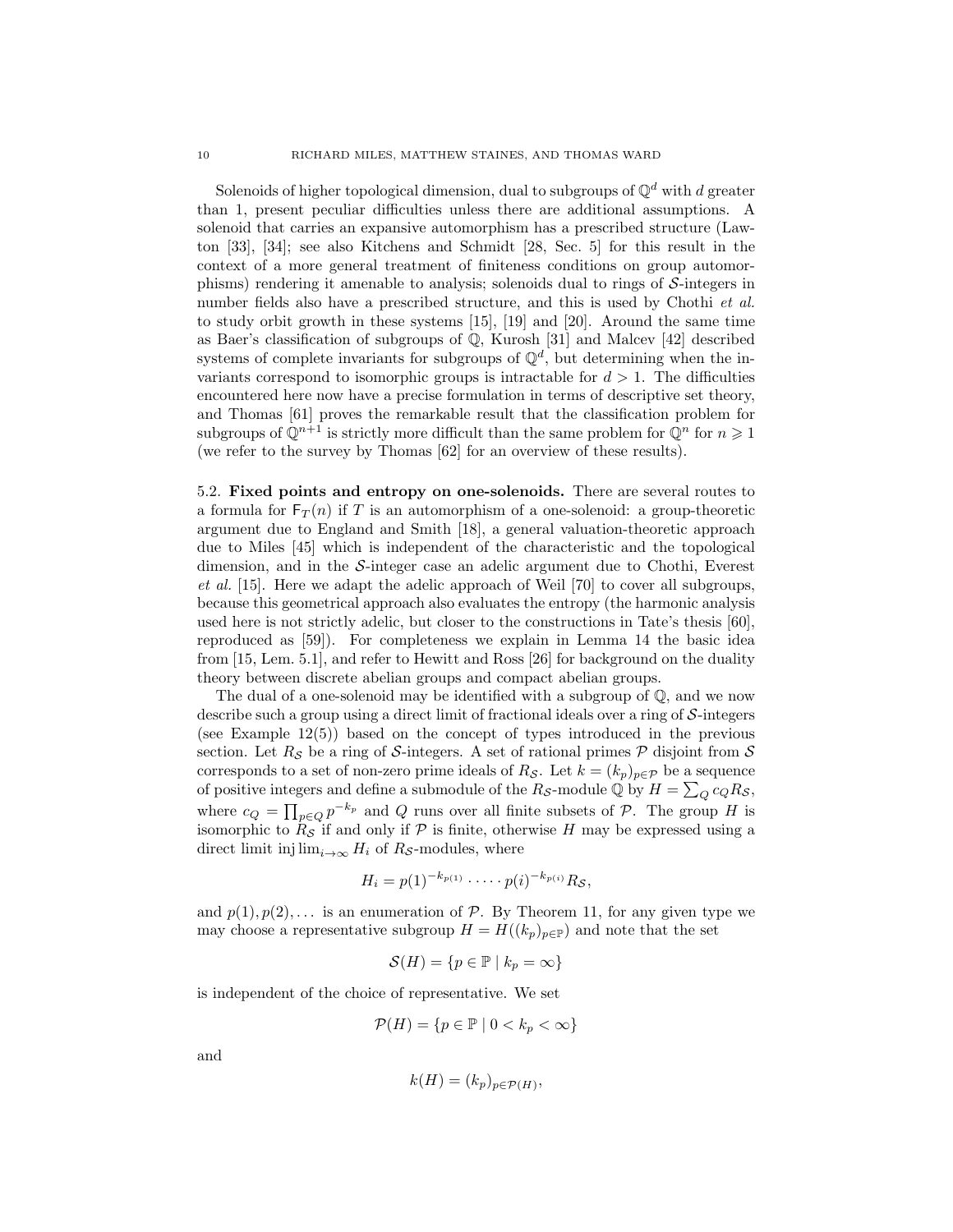and use this data as above to obtain an  $R_{\mathcal{S}(H)}$ -module having the same type as H. Any other choice of representative subgroup produces an isomorphic  $R_{\mathcal{S}(H)}$ -module. This description now gives us a canonical way to view a one-solenoid.

Since there is a short exact sequence of discrete groups

$$
\{0\} \longrightarrow \mathbb{Z} \longrightarrow R_{\mathcal{S}(H)} \longrightarrow \sum_{p \in \mathcal{S}(H)} \mathbb{Z}[\frac{1}{p}]/\mathbb{Z} \longrightarrow \{0\},\
$$

and the dual group of  $\mathbb{Z}[\frac{1}{p}]/\mathbb{Z}$  is isomorphic to the ring of p-adic integers  $\mathbb{Z}_p$ , via duality, there is a short exact sequence of compact groups

$$
\{0\} \longrightarrow \prod_{p \in \mathcal{S}(H)} \mathbb{Z}_p \longrightarrow \widehat{R_{\mathcal{S}(H)}} \longrightarrow \mathbb{T} \longrightarrow \{0\}.
$$
 (5.1)

Therefore,  $\widehat{R_{\mathcal{S}(H)}}$  is a central extension of T by a cocycle

$$
w: \mathbb{T} \times \mathbb{T} \longrightarrow \prod_{p \in \mathcal{S}(H)} \mathbb{Z}_p,\tag{5.2}
$$

and a simple explicit calculation along the lines of [63] shows that we may take

$$
w(s,t) = -[s+t] ((1,1,...))
$$
.

Furthermore, there is an explicit geometrical description of the solenoid  $\widehat{R_{S(H)}}$  as follows.

**Lemma 13.** The diagonal map  $\delta: x \mapsto (x, x, \dots)$  embeds  $R_{\mathcal{S}(H)}$  as a discrete and co-compact subgroup of the restricted directed product

$$
\mathbb{A}_{\mathcal{S}(H)} = \left\{ (x_{\infty}, (x_p)) \in \mathbb{R} \times \prod_{p \in \mathcal{S}(H)} \mathbb{Q}_p \mid x_p \in \mathbb{Z}_p \text{ for all but finitely many } p \right\},\
$$

which is a locally compact topological group. The set

$$
F = [0, 1) \times \prod_{p \in \mathcal{S}(H)} \mathbb{Z}_p
$$

is a fundamental domain for  $\delta(R_{\mathcal{S}(H)})$  in  $\mathbb{A}_{\mathcal{S}(H)}$ , and

$$
\widehat{R_{\mathcal{S}(H)}} \cong \mathbb{A}_{\mathcal{S}(H)}/\delta(R_{\mathcal{S}(H)}).
$$

Proof. This is a special case of the construction introduced in [60]. See also [52] for an accessible account.

Recall that a subgroup  $\Gamma < X$  in a locally compact topological group is called a uniform lattice if  $\Gamma$  is discrete and the quotient space  $X/\Gamma$  is compact in the quotient topology, and a measurable set  $F \subset X$  is a *fundamental domain* for  $\Gamma$  if it contains exactly one representative of each coset of Γ. The module of a homomorphism

$$
A:X\to X
$$

is the quantity  $m(AU)/m(U)$  for an open set U of finite measure, where m is a choice of Haar measure on X.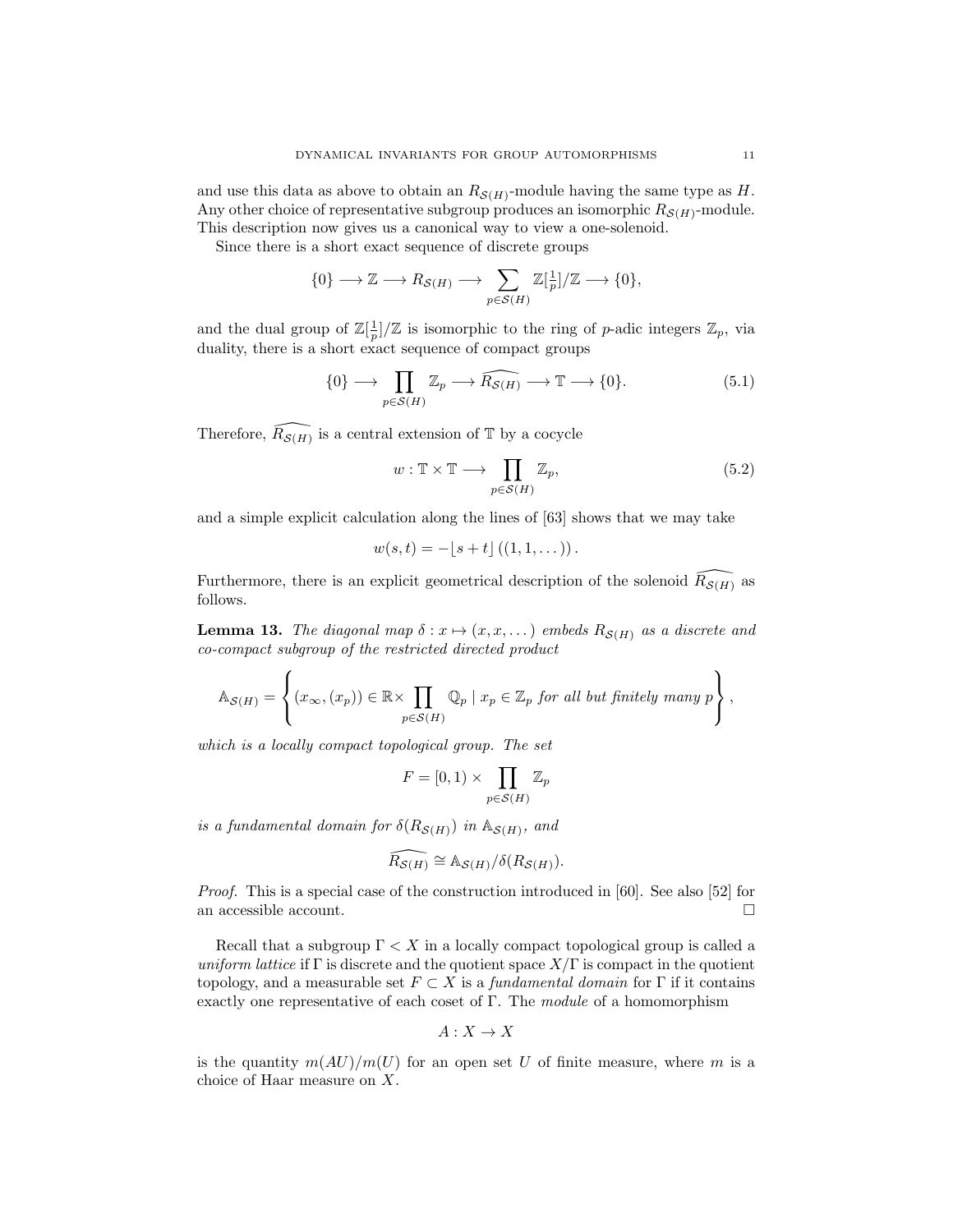**Lemma 14.** Let  $\Gamma$  be a uniform lattice in a locally compact abelian group X, let F be a fundamental domain for  $\Gamma$ , and let m denote the Haar measure on X normalized to have  $m(F) = 1$ . Let  $\widetilde{A}: X \to X$  be a continuous surjective homomorphism with  $\widetilde{A}(\Gamma) \subset \Gamma$ , and let  $A: X/\Gamma \to X/\Gamma$  be the induced map. If ker A is discrete, then

$$
\text{mod}_X(\widetilde{A}) = |\ker A| = m(\widetilde{A}F).
$$

*Proof.* Choose  $F$  so that it contains an open neighborhood  $U$  of the identity in  $X$ (this is possible since  $\Gamma$  is discrete in X). Since  $X/\Gamma$  is compact, ker A is finite and so there is a disjoint union  $A^{-1}V = V_1 \sqcup \cdots \sqcup V_{|\ker A|}$  if V is a sufficiently small neighbourhood of the identity in  $X/\Gamma$ , with each  $V_i$  an open neighbourhood of a point in the fibre  $A^{-1}(0_{X/\Gamma})$ . Since A is measure–preserving,

$$
m(A^{-1}V) = m(V).
$$

If U and V are sufficiently small, then the quotient map  $x \mapsto x + \Gamma$  is a homeomorphism between  $U$  and  $V$ , and so

$$
m\left(\widetilde{A}U\right) = m\left(AV\right) = |\ker A|m\left(V\right) = |\ker A|m\left(U\right);
$$

furthermore, since  $U(0_X) \subset F$ ,  $m(\widetilde{A}F) = |\ker A|$ .

Example 15. A simple situation to which Lemma 14 may be applied is endomorphisms of the torus.

(1) Taking  $\Gamma = \mathbb{Z} < X = \mathbb{R}$ ,  $\widetilde{A}(x) = bx$  for some  $b \in \mathbb{Z} \setminus \{0\}$ , and m to be Lebesgue measure with  $m (F = [0, 1)) = 1$ , we see that

 $|\ker(x \mapsto bx \pmod{1})| = |b|.$ 

In particular, it follows that if  $T : \mathbb{R}/\mathbb{Z} \to \mathbb{R}/\mathbb{Z}$  is the map  $x \mapsto ax$  for some a in  $\mathbb{Z} \setminus \{0, \pm 1\}$  then  $\mathsf{F}_T(n) = |a^n - 1|$  and so

$$
\zeta_T(z) = \frac{1-z}{1-az}
$$

if  $a > 0$ , and

$$
\zeta_T(z) = \exp\left(\sum_{n\geqslant 1} \frac{|a|^n}{n} z^n + \sum_{n\geqslant 1} \frac{1}{n} z^n - 2 \sum_{n\geqslant 1} \frac{1}{2n} z^{2n}\right) = \frac{1+z}{1-|a|z|}
$$

if  $a < 0$ .

(2) As seen above, some care is needed in dealing with the distinction between the expressions  $|a^n - 1|$  and  $|a|^n - 1$ : for an automorphism T of the dtorus  $G = \mathbb{T}^d$  defined by an integer matrix  $A_T \in GL_d(\mathbb{Z})$  the same argument gives the formula

$$
\mathsf{F}_T(n) = |\det(A_T^n - I)|,
$$

and a priori an argument is needed to show that  $\zeta_T(z)$  is a rational function of  $z$  because of the absolute value. This is discussed in Smale [57, Prop. 4.15], and an elementary algorithmic way to compute the zeta function in integer arithmetic is given by Baake, Lau and Paskunas [5].

We can also use Lemma 14 to find a formula for the periodic points of an automorphism of a one-solenoid, recovering in different notation the result of [18] and the one-dimensional case of [45].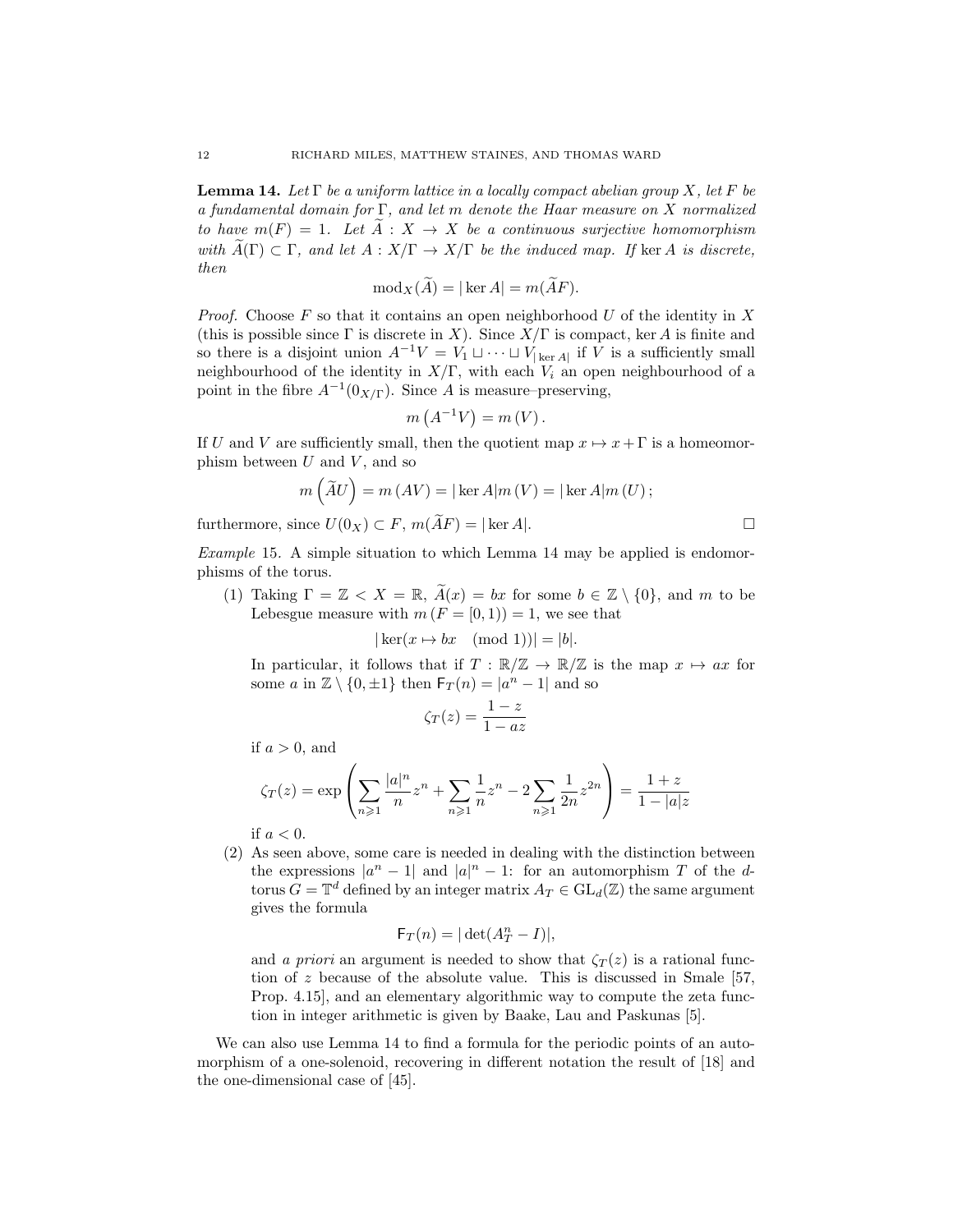**Proposition 16.** If  $T : \widehat{H} \to \widehat{H}$  is an automorphism of a one-solenoid dual to the map  $x \mapsto rx$  on  $H \leqslant \mathbb{Q}$ , then

$$
\mathsf{F}_T(n) = |r^n - 1| \times \prod_{p \in \mathcal{S}(H)} |r^n - 1|_p.
$$

*Proof.* Since  $x \mapsto rx$  is an automorphism of H,  $p \in S(H)$  whenever  $|r|_p \neq 1$ . Lemmas 13 and 14 show that if T' is the automorphism dual to  $x \mapsto rx$  on  $\mathbb{A}_{\mathcal{S}(H)}$ , then

$$
\mathsf{F}_{T'}(n) = \text{mod}_{\mathbb{A}_{\mathcal{S}(H)}}(x \mapsto rx) = |r^n - 1| \times \prod_{p \in \mathcal{S}(H)} |r^n - 1|_p.
$$

The set of points of period *n* is dual to the group  $H/(r^n-1)H$ , and multiplication by  $p^{k_p}$  for any  $p \in \mathcal{P}(H)$  remains non-invertible in the direct limit H, so

$$
H/(r^n - 1)H \cong R_{\mathcal{S}(H)}/(r^n - 1)R_{\mathcal{S}(H)}
$$

for each  $n \geq 1$ , showing the proposition.

The geometric viewpoint using adeles also allows the entropy to be computed easily using (1.1); this calculation is originally due to Abramov [1]. Write

$$
\log^+(t) = \max\{0, \log t\}
$$

for  $t > 0$ .

**Proposition 17** (Abramov's formula). If  $T : \widehat{H} \to \widehat{H}$  is an automorphism of a one-solenoid dual to the map  $x \mapsto rx$  on  $H \leq \mathbb{Q}$ , then

$$
h(T) = \sum_{p \in \mathbb{P} \cup \{\infty\}} \log^+ |r|_p = \log \max\{|a|, |b|\}
$$

where  $r = \frac{a}{b}$  with  $gcd(a, b) = 1$ .

*Proof.* This formula is explained under the assumption that  $H = R_{\mathcal{S}(H)}$  by the following argument. First, the calculation (1.1) may be performed in the covering space  $\mathbb{A}_{\mathcal{S}(H)}$  because the quotient map

$$
\mathbb{A}_{\mathcal{S}(H)} \to \widehat{R_{\mathcal{S}(H)}}
$$

is a local isometry (we refer to [17, Prop. 4.7] for the details of this general lifting principle). Secondly, a small metric ball around 0 in the covering space  $\mathbb{A}_{\mathcal{S}(H)}$  takes the form

$$
(-\varepsilon,\varepsilon) \times \prod_{p \in \mathcal{S}(H)} p^{n_p} \mathbb{Z}_p,
$$

and the action  $\widetilde{T_r}$  of multiplication by  $r^{-1}$  on each of the coordinates R or  $\mathbb{Q}_p$  gives

$$
\bigcap_{j=0}^{n-1} T_r^{-j}(-\varepsilon, \varepsilon) = \begin{cases} (-\varepsilon, \varepsilon) & \text{if } |r| \leq 1; \\ (-\varepsilon |r|^{-(n-1)}, \varepsilon |r|^{-(n-1)}) & \text{if } |r| > 1, \end{cases}
$$

on the quasi-factor R, and

$$
\bigcap_{j=0}^{n-1} T_r^{-j} p^{n_p} \mathbb{Z}_p = \begin{cases} p^{n_p} \mathbb{Z}_p & \text{if } |r|_p \leq 1; \\ |r|_p^{-(n-1)} p^{n_p} \mathbb{Z}_p & \text{if } |r| > 1, \end{cases}
$$

showing the claimed formula.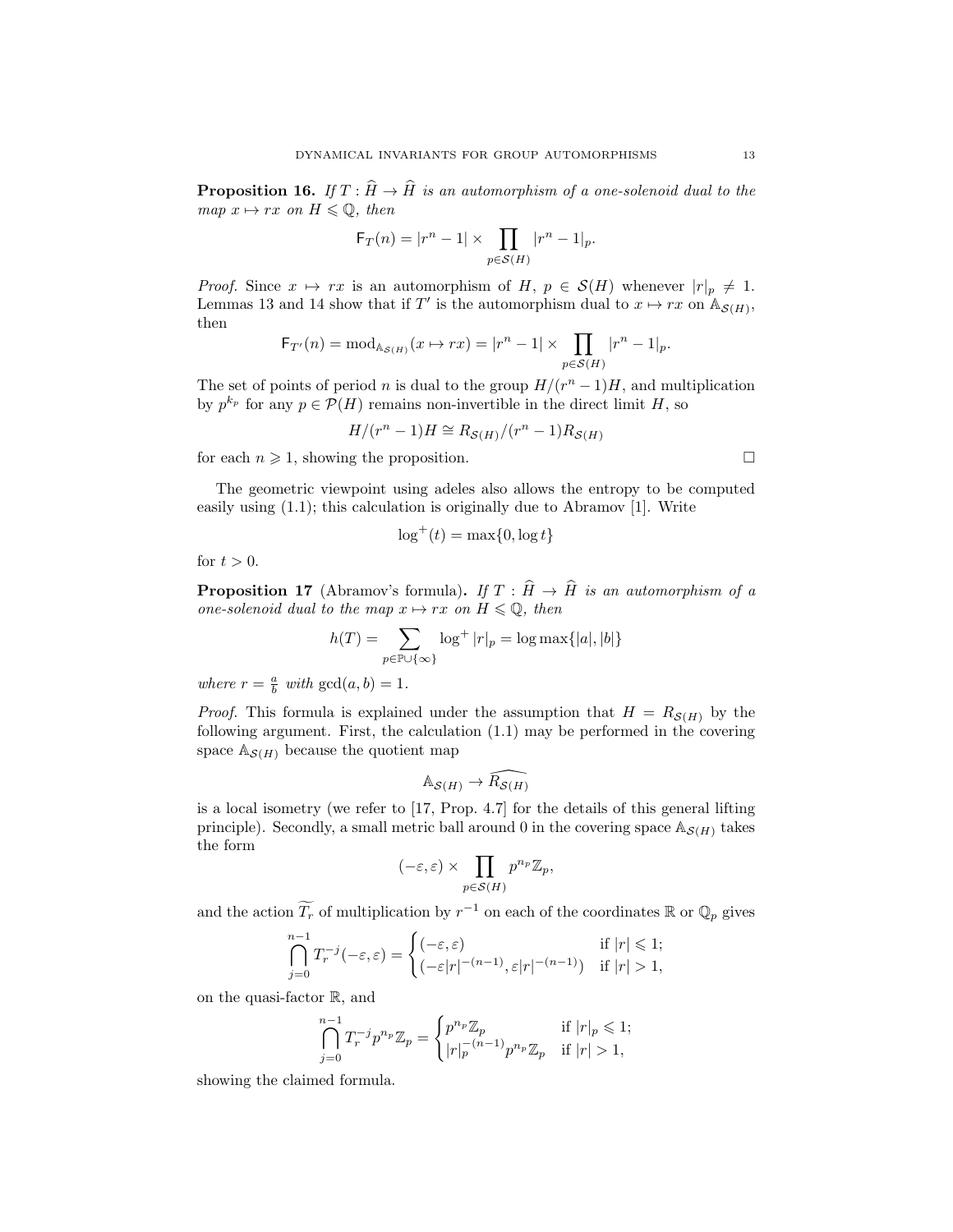In the general case an argument is needed to ensure that the entropy is not changed by passing from  $R_{\mathcal{S}(H)}$  to the direct limit H, and we refer to [41, Prop. 3.1] for the details.  $\hfill \square$ 

5.3. Equivalence relations for one-solenoids. We now consider how the equivalence relations from Definition 1 behave for the subspace  $\mathcal{G}_1 \subset \mathcal{G}$  consisting of pairs  $(G, T)$  where  $T : G \to G$  is an automorphism of a one-solenoid. Thus we may assume that G is dual to a group  $H = H((k_p))$ , and  $T = T_{a/b}$  is dual to the map  $x \mapsto \frac{a}{b}x$  with  $gcd(a, b) = 1$  on H, with the property that any prime p dividing ab has  $k_p = \infty$ .

Example 18. It is clear that the entropy and the zeta function do not together determine an element of  $\mathcal{G}_1$ .

- (1) We have  $(\mathbb{Z}[\frac{1}{2}], T_2) \sim_{\zeta} (\mathbb{Z}[\frac{1}{2}], T_{1/2})$  and  $(\mathbb{Z}[\frac{1}{2}], T_2) \sim_h (\mathbb{Z}[\frac{1}{2}], T_{1/2})$ .
- (2) By varying the group instead of the map, much larger joint equivalence classes may be found. As pointed out by Miles [45], a consequence of Proposition 16 and Proposition 17 is that the set

$$
\left\{ (G,T) \in \mathcal{G}_1 \mid \zeta_T(z) = \frac{1-z}{1-2z}, h(T) = \log 2 \right\}
$$

is uncountable. To see this, let  $\{S_{\lambda}\}_{\lambda \in \Lambda}$  be an uncountable set of infinite subsets of  $\mathbb{P}$ , all containing 2, with the property that  $|S_\lambda \Delta S_\nu| = |\mathbb{N}|$  for all  $\lambda \neq \nu$ . Associate to each  $S_{\lambda}$  the subgroup  $H_{\lambda} = H((k_p^{(\lambda)}))$  where

$$
k_p^{(\lambda)} = \begin{cases} 0 & \text{if } p \notin S_{\lambda}, \\ 1 & \text{if } p \in S_{\lambda} \setminus \{2\}, \\ \infty & \text{if } p = 2. \end{cases}
$$

Then the automorphism dual to  $x \mapsto 2x$  on  $H_\lambda$  has zeta function  $\frac{1-z}{1-2z}$ , and by Theorem 11 these are all algebraically, and hence topologically, distinct systems.

**Lemma 19.** If  $(G, T) \sim_{\zeta} (G', T')$  then  $\mathcal{S}(G) = \mathcal{S}(G')$ .

*Proof.* Assume that  $(G, T) \in \mathcal{G}_1$  with  $T = T_{a/b}$  and G dual to  $H((k_p))$ . We claim that

 $\{p \in \mathbb{P} \mid p \mid \mathsf{F}_T(n) \text{ for some } n \geq 1\} = \{p \in \mathbb{P} \mid p \notin \mathcal{S}(G) \text{ and } p \nmid ab\}.$  (5.3)

Since by hypothesis  $T$  is an automorphism, we have

$$
p|ab \implies p \in \mathcal{S}(G)
$$

so (5.3) gives the lemma. To see (5.3), notice that by Proposition 16 no prime in  $\mathcal{S}(G)$  can divide any  $\mathsf{F}_T(n)$ , and any prime  $p \notin \mathcal{S}(G)$  will divide  $a^{p-1} - b^{p-1}$  and so will divide some  $F_T(n)$ .

Problem 8. The case of endomorphisms is slightly different, because for example  $(\widehat{\mathbb{Z}}, T_2) \sim_{\zeta} (\mathbb{Z}[\frac{1}{2}], T_2) \sim_{\zeta} (\mathbb{Z}[\frac{1}{2}], T_{1/2})$ . Formulate a version of Lemma 19 for endomorphisms of one-solenoids.

The case of subrings, or equivalently of  $S$ -integer subgroups of  $\mathbb{Q}$ , has distinctive features. Let  $\mathcal{G}_1$  denote the collection of pairs  $(G, T) \in \mathcal{G}_1$  with the property that  $\tilde{G}$ is a subring of  $\mathbb Q$ . This means that  $k_p(G)$  is 0 or  $\infty$  for any prime p.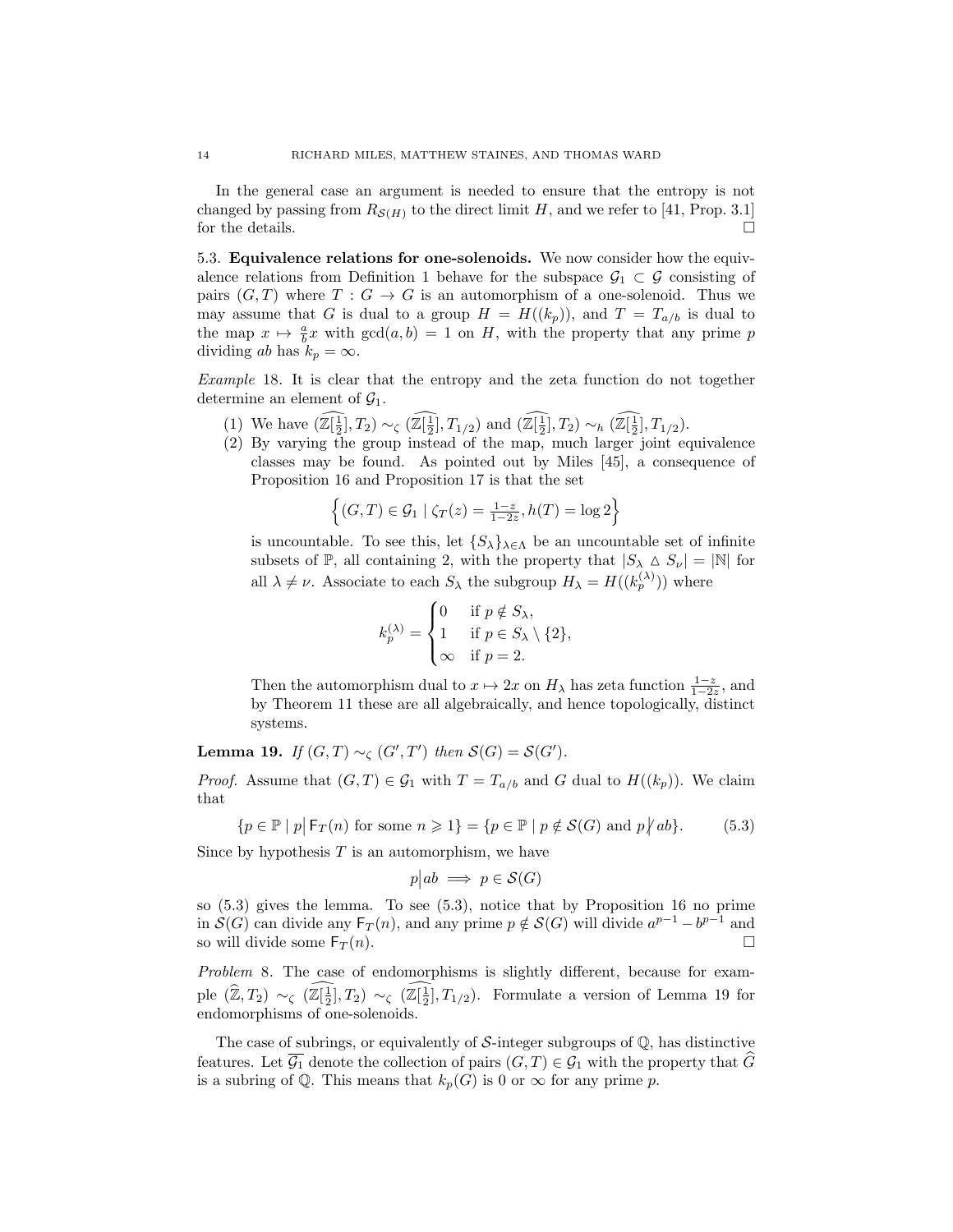**Proposition 20.** On the space  $\overline{G_1}$ ,

- (1)  $\sim_h$  has uncountable equivalence classes;
- (2)  $\sim$ <sub>c</sub> has countable equivalence classes;
- (3) the joint relation  $\sim_h$  and  $\sim_{\zeta}$  has finite equivalence classes.

*Proof.* The pair  $(\widehat{\mathbb{Z}[\frac{1}{ab}]}$ ,  $T_{a/b})$  has entropy log max $\{|a|, |b|\}$ , and by Abramov's formula for any subset  $S \subseteq \mathbb{P} \setminus \{p \mid p | ab\}$  of primes the pair  $\widehat{(R_{S}[\frac{1}{ab}], T_{a/b})}$  has the same entropy, showing (1).

By Lemma 19, the  $\sim$ <sub>c</sub> equivalence class determines the set of primes of infinite height, and so the only parameter that can change is the rational  $\frac{a}{b}$  defining the map  $T_{a/b}$ , and there are only countably many of these.

For (3), notice that if  $(G_2, T_{a/b})$  has entropy h then

$$
\max\{|a|, |b|\} \leqslant \exp h,
$$

so there are only finitely many choices for the rational r defining the map  $T_r$  with a given entropy. Lemma 19 shows that there is no further choice for a fixed zeta function.

Example 21. Some of the diversity possible in Proposition 20 is illustrated via simple examples.

- (1) For any  $r \in \mathbb{Q} \setminus \{0, \pm 1\}$  the system  $(\widehat{\mathbb{Q}}, T_r)$  has zeta function  $\frac{1}{1-z}$ , showing that the  $\sim$ <sub> $\zeta$ </sub> equivalence class may be infinite.
- (2) The  $\sim$ <sub>c</sub> equivalence class may be infinite in a less degenerate way. Let G be the group dual to  $\mathbb{Z}_{(3)}$ , the subgroup obtained by inverting all the primes except 3. Then Proposition 16 shows that

$$
\mathsf{F}_{T_r}(n) = |r^n - 1|_3^{-1}
$$

by the product formula

 $p$  $∈$ 

$$
\prod_{\mathbb{P}\cup\{\infty\}}|t|_p=|t|\times\prod_{p\in\mathbb{P}:|t|_p\neq 1}|t|_p=1\tag{5.4}
$$

for all  $t \in \mathbb{Q} \setminus \{0\}$ . It follows that  $(G, T_2) \sim_{\zeta} (G, T_r)$  if  $r = \frac{a}{b}$  where  $(a, b)$ is of the form

$$
\left(\frac{9k+3m}{2}+2, \frac{9k-3m}{2}+1\right)
$$

or

or

$$
\left(\tfrac{9k+3m}{2}+4,\tfrac{9k-3m}{2}+2\right)
$$

for integers  $m, k$  of the same parity chosen with  $a, b$  coprime and positive, or of the form

$$
\left(\frac{9k+3m+5}{2}, \frac{9k-3m+1}{2}\right)
$$

$$
\left(\frac{9k+3m+7}{2}, \frac{9k-3m+5}{2}\right)
$$

for integers  $m, k$  of opposite parity chosen with  $a, b$  coprime and positive.

(3) The ∼<sub> $\zeta$ </sub> equivalence class may be finite. For example, if  $(G,T) \in \overline{\mathcal{G}_1}$ has zeta function  $\frac{1-z}{1-2z}$ , then we claim that  $(G, T)$  can only be  $(\mathbb{Z}[\frac{1}{2}], T_2)$ or  $(\mathbb{Z}[\frac{1}{2}], T_{1/2})$ . To see this, notice first that these both have the claimed zeta function, and apply Lemma 19 to deduce that any element of  $\overline{G_1}$  with the same zeta function has the form  $(\mathbb{Z}[\frac{1}{2}], T_{a/b})$ . Since the map  $T_{a/b}$  is an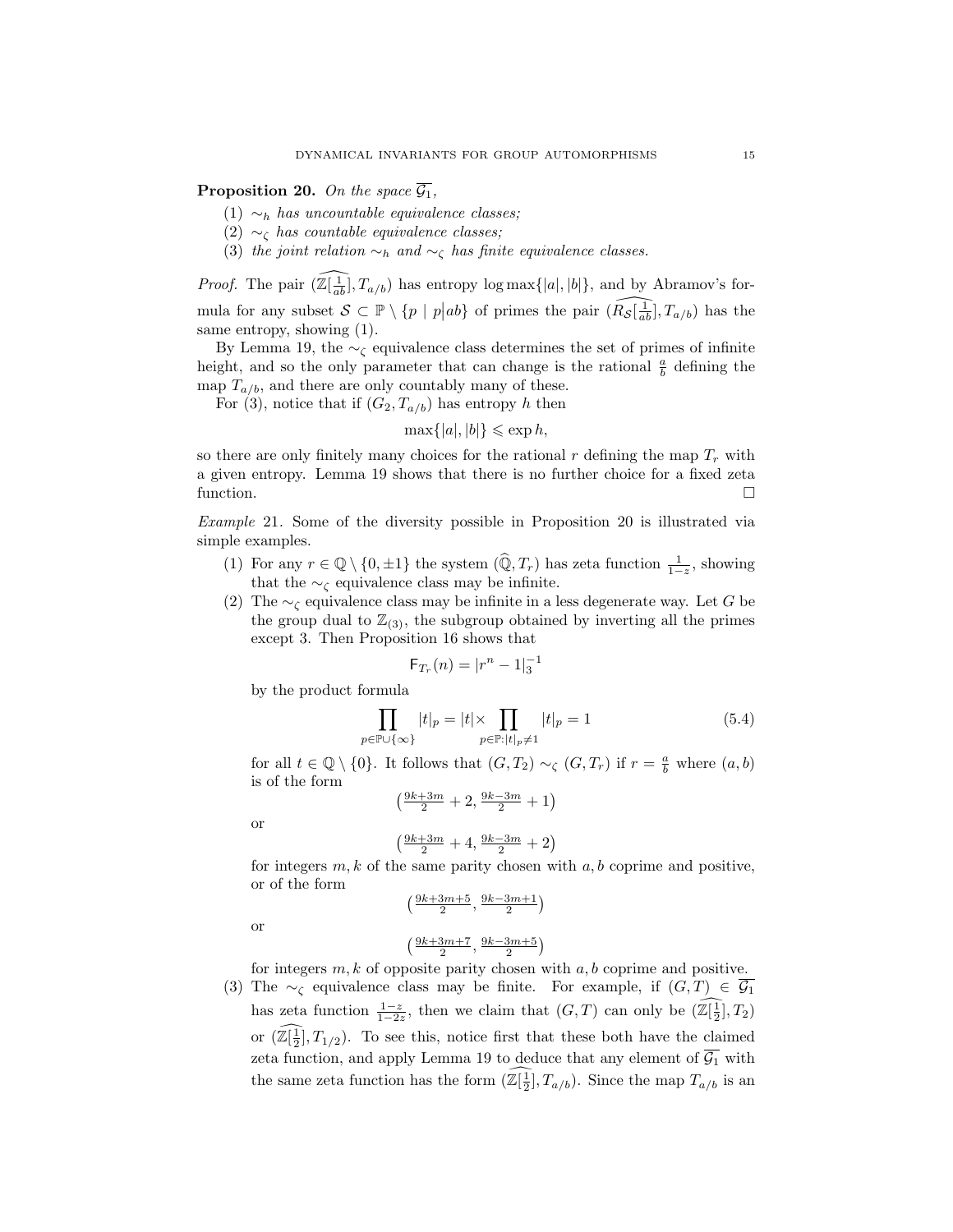automorphism, the only prime dividing  $ab$  is  $2$ , so  $\frac{a}{b}$  is  $\pm 2^k$  for some  $k \in \mathbb{Z}$ and we may use Proposition 16 to calculate

$$
\zeta_T(z) = \begin{cases} \frac{1-z}{1-2^k z} & \text{if } T = T_{2^k}; \\ \frac{1+z}{1-2^k z} & \text{if } T = T_{-2^k}. \end{cases}
$$

The constraints seen in Example 21(3) hold more generally for systems with the property that  $|\mathcal{S}(G)|$  is finite.

**Proposition 22.** Let  $(G_1, T_r), (G_2, T_s) \in \mathcal{G}_1$  have  $|\mathcal{S}(\widehat{G_1})| < \infty$  and  $(G_1, T_r) \sim_{\zeta} (G_2, T_s).$ 

Then  $r = s$  or  $r = s^{-1}$ .

*Proof.* First notice that  $S(G_2) = S(G_1)$  by Lemma 19. Denote this common set of primes by S. Write  $r = \frac{a_1}{b_1}$ ,  $s = \frac{a_2}{b_2}$  with  $gcd(a_i, b_i) = 1$  and  $a_i > 0$  for  $i =$ 1, 2. Since  $\zeta_{T_r} = \zeta_{T_r^{-1}}$  and  $\zeta_{T_s} = \zeta_{T_s^{-1}}$ , without loss of generality we may assume that  $a_i > |b_i|$  for  $i = 1, 2$ . Then, using Proposition 16 (see [15, Th 6.1] for the details), it follows that

$$
\log a_1 = \lim_{n \to \infty} \frac{1}{n} \log \mathsf{F}_{T_r}(n)
$$
 and 
$$
\log a_2 = \lim_{n \to \infty} \frac{1}{n} \log \mathsf{F}_{T_s}(n),
$$

so that  $a_1 = a_2$ . Let  $a = a_1 = a_2$ ,

$$
\mathcal{T}_i = \{ p \in \mathcal{S} \mid |a|_p < |b_i|_p \} \text{ and } \mathcal{T}'_i = \{ p \in \mathcal{S} \mid |a|_p > |b_i|_p \},\
$$

for  $i = 1, 2$ . Notice that since  $gcd(a, b_i) = 1$ ,  $|b_i|_p = 1$  for all  $p \in \mathcal{T}_i$ , and  $|a|_p = 1$ for all  $p \in \mathcal{T}'_i$ ,  $i = 1, 2$ . Hence

$$
\prod_{p \in \mathcal{T}_i \cup \mathcal{T}'_i} \left| \left( \frac{a}{b_i} \right)^n - 1 \right|_p = \prod_{p \in \mathcal{T}'_i} \left| \left( \frac{a}{b_i} \right)^n - 1 \right|_p = \prod_{p \in \mathcal{T}'_i} |b_i|_p^{-n} = |b_i|^n, \tag{5.5}
$$

where the last equality follows by the Artin product formula, as  $|b_i|_p = 1$  for all  $p \in \mathbb{P} \setminus \mathcal{T}'_i$ .

For each  $p \in \mathcal{S} \setminus (\mathcal{T}_i \cup \mathcal{T}'_i)$ ,  $|\frac{a}{b_i}|_p = 1$ , that is,  $\frac{a}{b_i}$  is a unit in the valuation ring  $\mathbb{Z}_{(p)}$ . Let  $m_i(p)$  denote the multiplicative order of  $\frac{a}{b_i}$  in the residue field  $\mathbb{Z}_{(p)}/(p)$ , and note that if  $m_i(p) \nmid n$ , then  $|(\frac{a}{b_i})^n - 1|_p = 1$ . Therefore, whenever *n* is coprime to

$$
m=\prod_{i=1,2}\prod_{p\in\mathcal{S}\backslash(\mathcal{T}_i\cup\mathcal{T}'_i)}m_i(p),
$$

for both  $i = 1$  and  $i = 2$  we have

$$
\prod_{p \in \mathcal{S} \setminus (\mathcal{T}_i \cup \mathcal{T}'_i)} \left| \left( \frac{a}{b_i} \right)^n - 1 \right|_p = 1.
$$
\n(5.6)

Substituting (5.5) and (5.6) into the formula given by Proposition 16 yields

$$
F_{T_r}(n) = |a^n - b_1^n|
$$
 and  $F_{T_s}(n) = |a^n - b_2^n|$ ,

whenever  $gcd(n, m) = 1$ . Since  $a > 0$  and  $a > |b_1|$ , it follows that  $b_1 = \pm b_2$ .

**Corollary 23.** The  $\sim_{\zeta}$  equivalence class of  $(G, T_{a/b})$  in the subset of  $\mathcal{G}_1$  with  $\mathcal{S}(\widehat{G})$ finite has cardinality  $2^{\omega(a)} + 2^{\omega(b)}$ , where as usual  $\omega(k)$  denotes the number of distinct prime divisors of k.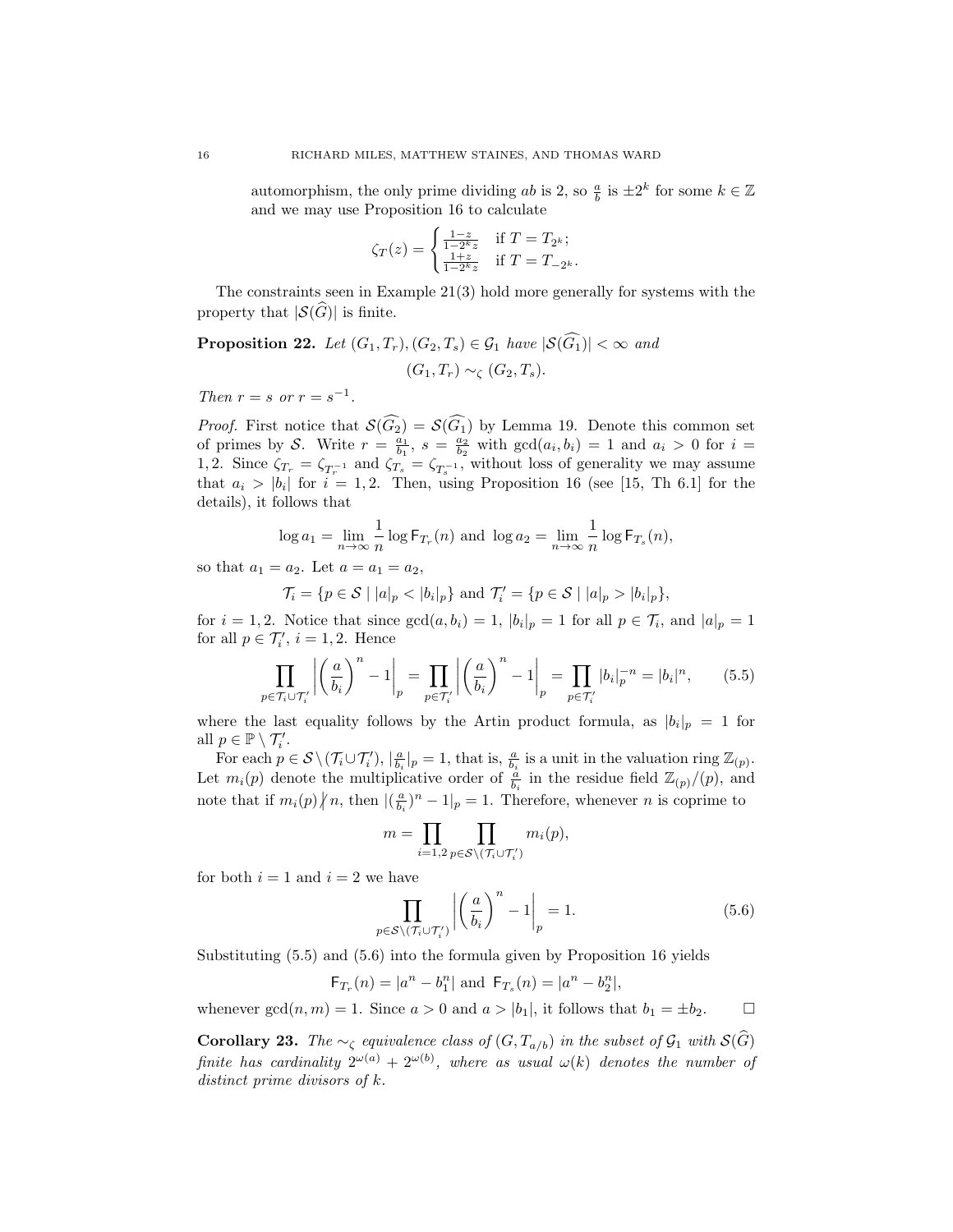#### 6. Counting closed orbits

The most transparent combinatorial invariant of topological conjugacy is the count of periodic orbits, which may be captured using generating functions like the dynamical zeta function. For a class of ergodic group automorphisms with polynomially bounded growth in the number of closed orbits, a more natural generating function is given by the orbit Dirichlet series [20]. A consequence of the structure theorem for expansive automorphisms of connected groups due to Lawton [34] is the following.

**Theorem 24** (Lawton [34]). If  $T: G \to G$  is an ergodic expansive automorphism of a compact connected group, then  $\zeta_T(z)$  is a rational function of z.

It is clear that not every function can be a zeta function of a map – in particular the coefficients in (1.2) must be non-negative. In fact more is true, and it is shown in [51] that a function  $\zeta(z) = \exp \sum_{n\geqslant 1} \frac{a_n}{n} z^n$  is the dynamical zeta function of some map if and only if

$$
0 \leqslant \sum_{d|n} \mu\left(\frac{n}{d}\right) a_d \equiv 0 \pmod{n} \tag{6.1}
$$

for all  $n \geq 1$ . A beautiful remark of Windsor is that the same condition is equivalent to being the dynamical zeta function of a  $C^{\infty}$  diffeomorphism of the 2-torus [71]. Thus, for example,

$$
\frac{e^{-z^2}}{(1-2z)} = \exp\left(2z + z^2 + \frac{2^3}{3}z^3 + \frac{2^4}{4}z^4 + \frac{2^5}{5}z^5 + \cdots\right)
$$

has non-negative coefficients but cannot be a dynamical zeta function of any map. England and Smyth [18] characterized in combinatorial terms the property of being the dynamical zeta function of an automorphism of a one-dimensional solenoid, and Moss [48] considered the more general question of when a function could be the dynamical zeta function of a group automorphism. Clearly the non-negativity and congruence condition in (6.1) is not sufficient, since the sequence  $F_T = (F_T(n))_{n \geq 1}$ for a group automorphism must be a divisibility sequence. Moss showed that adding this further condition is also not sufficient, even for linear recurrence sequences.

**Lemma 25** (Moss [48]). The function  $f(z) = \frac{1}{(1-z)(1-z^5)}$  is the dynamical zeta function of the permutation  $\tau = (1)(23456)$  on the set  $\{1, 2, 3, 4, 5, 6\}$ , which has the property that  $\mathsf{F}_{\tau}$  is a divisibility sequence, but f is not the zeta function of any group automorphism.

*Proof.* The given permutation  $\tau$  has

$$
(\mathsf{F}_{\tau}) = (1, 1, 1, 1, 6, 1, 1, 1, 1, 6, \ldots),
$$

which is a divisibility sequence satisfying the linear recurrence relation

$$
u_{n+5} = u_n
$$

for  $n \geq 1$  with the initial conditions

$$
u_1 = u_2 = u_3 = u_4 = 1, u_5 = 6.
$$

To see that  $f$  cannot be the dynamical zeta function of an abelian group automorphism, notice that if there is a group automorphism  $T : G \to G$  with  $\zeta_T(z) = f(z)$ then there is such a realization with  $|G| = 6$ . In this case T is an automorphism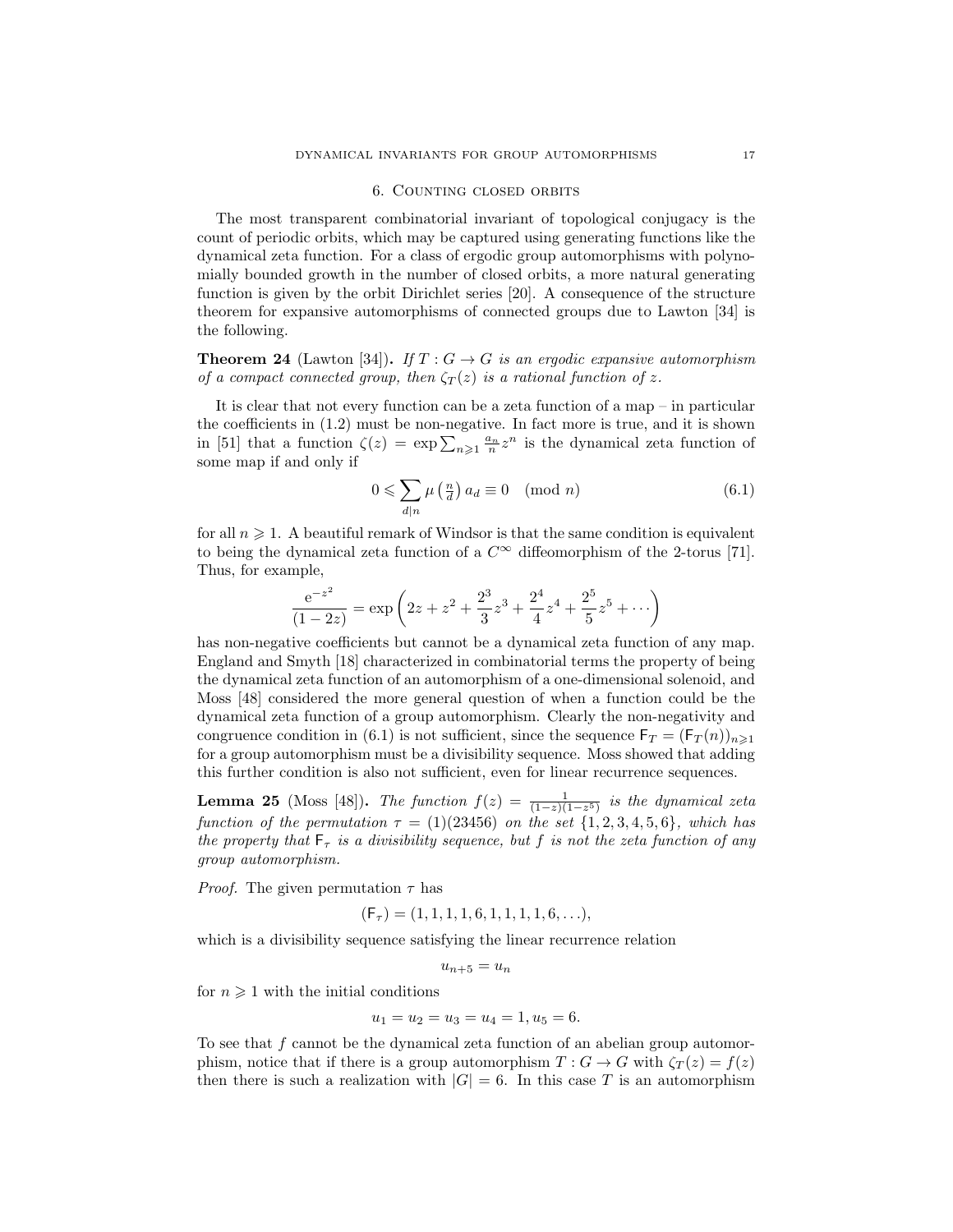of G with  $T^5 = I$ , the identity. If some  $g \in G \setminus \{0\}$  has orbit under T of cardinality less than 5, then there are integers  $0 \leq m < n \leq 4$  with  $T^m x = T^n x$ , which implies that  $T^{n-m}x = x$  and so  $x = 0$  since  $|n-m| \leq 4$ . It follows that any non-identity element of G has an orbit of length 5 under the automorphism  $T$ , and so in particular every non-identity element of G has the same order, which is impossible.  $\Box$ 

England and Smyth [18] showed that

$$
f(z) = \exp \sum_{n \geqslant 1} \frac{a_n}{n} z^n
$$

is the dynamical zeta function of a group automorphism dual to  $x \mapsto \frac{m}{n}x$  on a one-solenoid if and only if

$$
a_k \left| n^k - m^k \text{ for all } k \geqslant 1 \right. \tag{6.2}
$$

and

$$
\gcd\left(a_k, \frac{n^{\ell} - m^{\ell}}{a_{\ell}}\right) = 1 \text{ for all } k \neq \ell.
$$
 (6.3)

They also gave an example (which does not seem to be correct) of a group automorphism with irrational zeta function for an automorphism of a one-solenoid; there are now several ways to see that these must exist. In [65] it is shown that there are uncountably many distinct zeta functions of automorphisms dual to  $x \mapsto 2x$ on a one-solenoid (and hence most in cardinality are irrational functions); Everest, Stangoe and the third author [21, Lem. 4.1] showed that the map dual to  $x \mapsto 2x$ on  $\mathbb{Z}[\frac{1}{6}]$  has a natural boundary at  $|z| = \frac{1}{2}$ . In order to relate the characterization from [18] to the S-integer constructions of Chothi, Everest et al. [15] outlined in Proposition 16, we show that they are equivalent.

**Lemma 26.** Given coprime integers  $m, n$ , a sequence  $(a_n)$  of positive integers satisfies (6.2) and (6.3) if and only if there is a subset of the primes  $S \subset \mathbb{P}$  for which

$$
a_k = |n^k - m^k| \prod_{p \in S} |n^k - m^k|_p \tag{6.4}
$$

for all  $k \geqslant 1$ .

*Proof.* Clearly the existence of a set  $S \subset \mathbb{P}$  with (6.4) implies (6.2) and (6.3). Assume  $(6.2)$  and  $(6.3)$ , let

$$
\mathcal{S} = \{ p \in \mathbb{P} \mid p \big| \frac{n^{\ell} - m^{\ell}}{a_{\ell}} \text{ for some } \ell \geqslant 1 \},
$$

and write  $b_k = |n^k - m^k| \prod_{p \in S} |n^k - m^k|_p$ . If some prime power  $p^e$  divides some  $a_k$ , then  $p^e \mid n^k - m^k$  so by (6.3)  $p^e \mid b_k$ , and so  $a_k \mid b_k$  for all  $k \geq 1$ . If some prime power  $p^e$  divides some  $b_k$ , then  $p^e \mid n^k - m^k$  and  $p \notin S$  and hence  $p^e \mid a_k$ . Thus  $b_k \mid a_k$ for all  $k \geqslant 1$ .

Miles gave a general characterization for finite entropy automorphisms on finitedimensional groups. In order to state this, recall from Weil [70] that a global field (or A-field) is an algebraic number field or a function field of transcendence degree one over a finite field. For a global field K we write  $\mathbb{P}(K)$  for the set of places of K, and  $\mathbb{P}_{\infty}(K)$  for the set of infinite places of K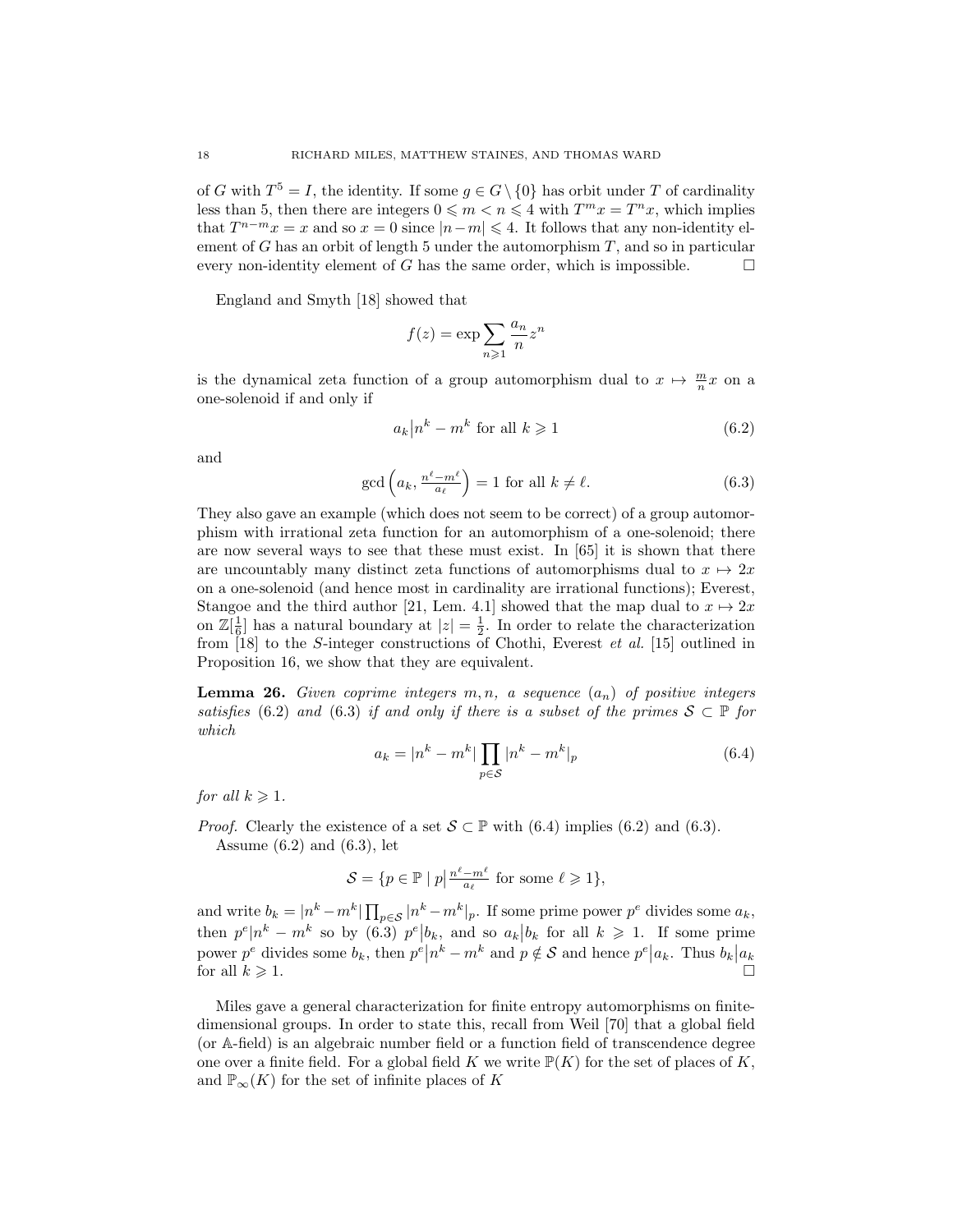**Theorem 27** (Miles [45]). If  $T : G \rightarrow G$  is an ergodic automorphism of a finite-dimensional compact abelian group with finite entropy, then there exist global fields  $K_1, \ldots, K_n$ , sets of finite places  $P_i \subset \mathbb{P}(K_i)$  and elements  $\xi_i \in K_i$ , no one of which is a root of unity for  $i = 1, \ldots, n$ , such that

$$
\mathsf{F}_T(k) = \prod_{i=1}^n \prod_{v \in P_i} |\xi_i^k - 1|_v^{-1}.
$$

We now turn to another range problem, concerned with the growth in orbits. This may be thought of as a combinatorial analogue of Lehmer's problem.

**Theorem 28** (Ward [69]). For any  $C \in [0,\infty]$  there is a compact group automorphism  $T: G \to G$  with

$$
\frac{1}{n}\log \mathsf{F}_T(n) \longrightarrow C
$$

as  $n \to \infty$ .

Theorem 28 exploits known bounds for the appearance of primes in arithmetic progressions, and the proof works because the growth rate targeted is exponential (the case  $C = 0$  is trivial). The faster the growth rate sought, the easier the proof becomes (as may be seen in the proof of Theorem 29). Constructing compact group automorphisms with prescribed polynomial growth rates of periodic points is a far more delicate problem, and we refer to work of Haynes and White [25] for the current state of the problem.

6.1. Sets of primes and constructions in one-solenoids. The examples constructed in Theorem 28 are not really satisfactory, since the groups used are zerodimensional and (worse) the automorphisms are not ergodic. As a result it is natural to ask about the range of various invariants for ergodic automorphisms of connected groups. For rapid growth and a crude approximation, it is possible to exhibit growth in periodic orbits in a controlled way on connected groups, as illustrated in the next result (the proof of which we postpone briefly).

**Theorem 29.** Let  $\theta = (\theta_n)$  be a sequence of positive integers with

$$
\frac{n}{\log \theta_n} \longrightarrow 0
$$

as  $n \to \infty$ . Then there is an automorphism  $T : X \to X$  of a connected compact group with

$$
\frac{\log \mathsf{F}_T(n)}{\log \theta_n} \longrightarrow 1
$$

as  $n \to \infty$ .

With more effort, taking advantage of known estimates for the size of the primitive part of linear recurrence sequence, it is likely that this result can be improved, but it is unlikely that any such approach will lead to an (unexpected) positive answer to the following.

Problem 9. Does Theorem 28 still hold if the compact groups are required to be connected?

It is expected that this reduces directly to Lehmer's problem, and is as a result equally intractable. A refined version (in light of the expected negative answer) is the following; background and partial results in this direction may be found in some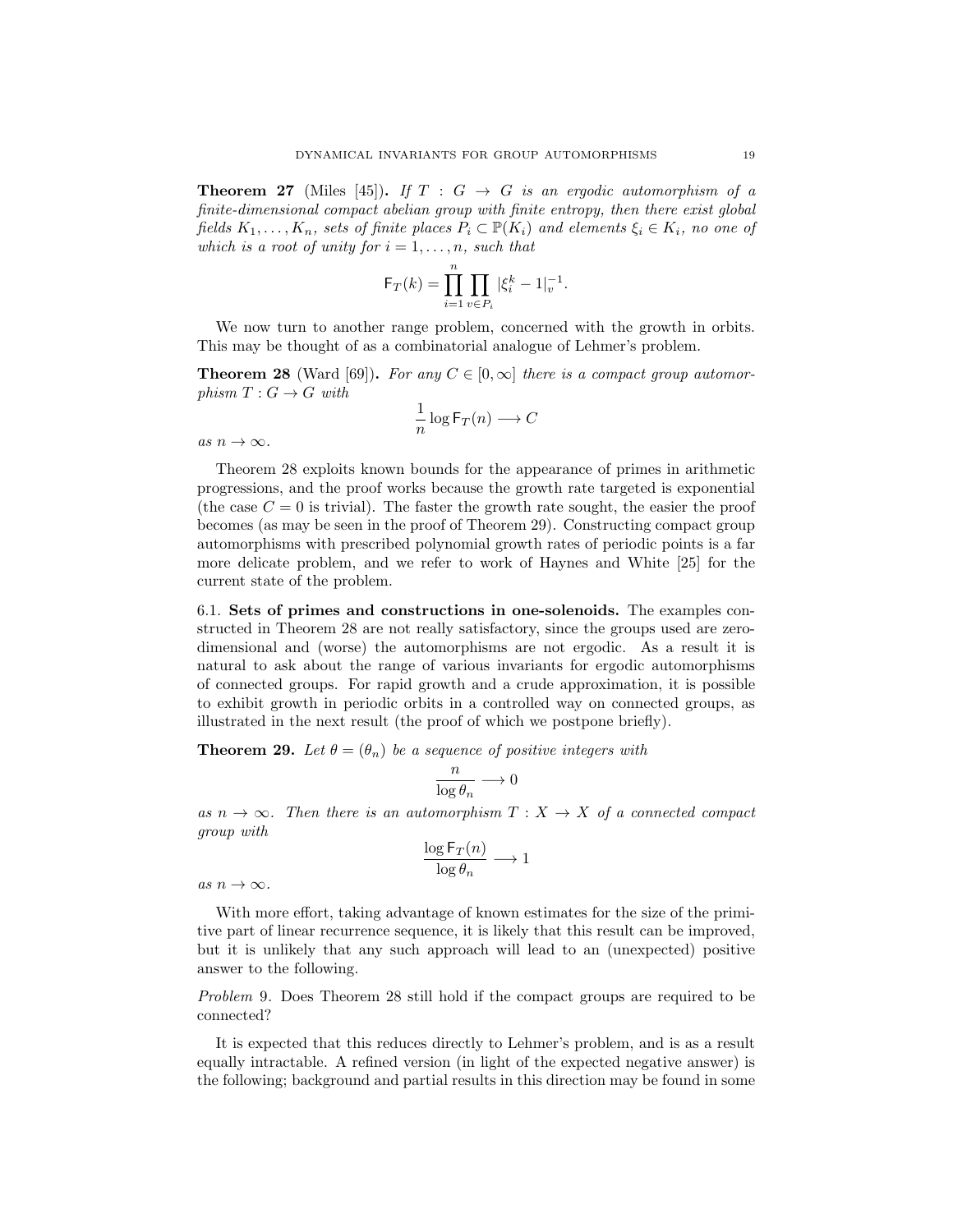work of the third author [66], [65], exposing in particular some of the Diophantine problems that arise.

Problem 10. Characterize the set

$$
\left\{\limsup_{n\to\infty}\frac{1}{n}\log\mathsf{F}_T(n)\mid (G,T)\in\mathcal{G}\text{ and }G\text{ is connected}\right\}
$$

of real numbers.

As we have seen in Proposition 16, orbit-growth questions on the space  $\mathcal{G}_1$  essentially amount to questions about rational numbers and sets of primes. In this section we will give an overview of what is known in this setting specifically for the map dual to  $x \mapsto 2x$  on subrings of  $\mathbb Q$ . Thus the systems are parameterised by subsets of P, and Figure 2 gives a guide to the results assembled here on the Hasse diagram of subsets of  $\mathbb{P}$ , or equivalently of subrings of  $\mathbb{Q}$ . In the diagram the standard notation for localization of rings is used for convenience, so for example  $\mathbb{Z}[\frac{1}{p} \mid p \neq 2, 3]$  is written  $\mathbb{Z}_{(2,3)}$  and so on.



FIGURE 2. The Hasse diagram of subrings of  $\mathbb{Q}$ .

At the bottom of Figure 2 the compact group is the circle, and strictly speaking this has no ergodic automorphisms. However, as seen in Example 15, if we permit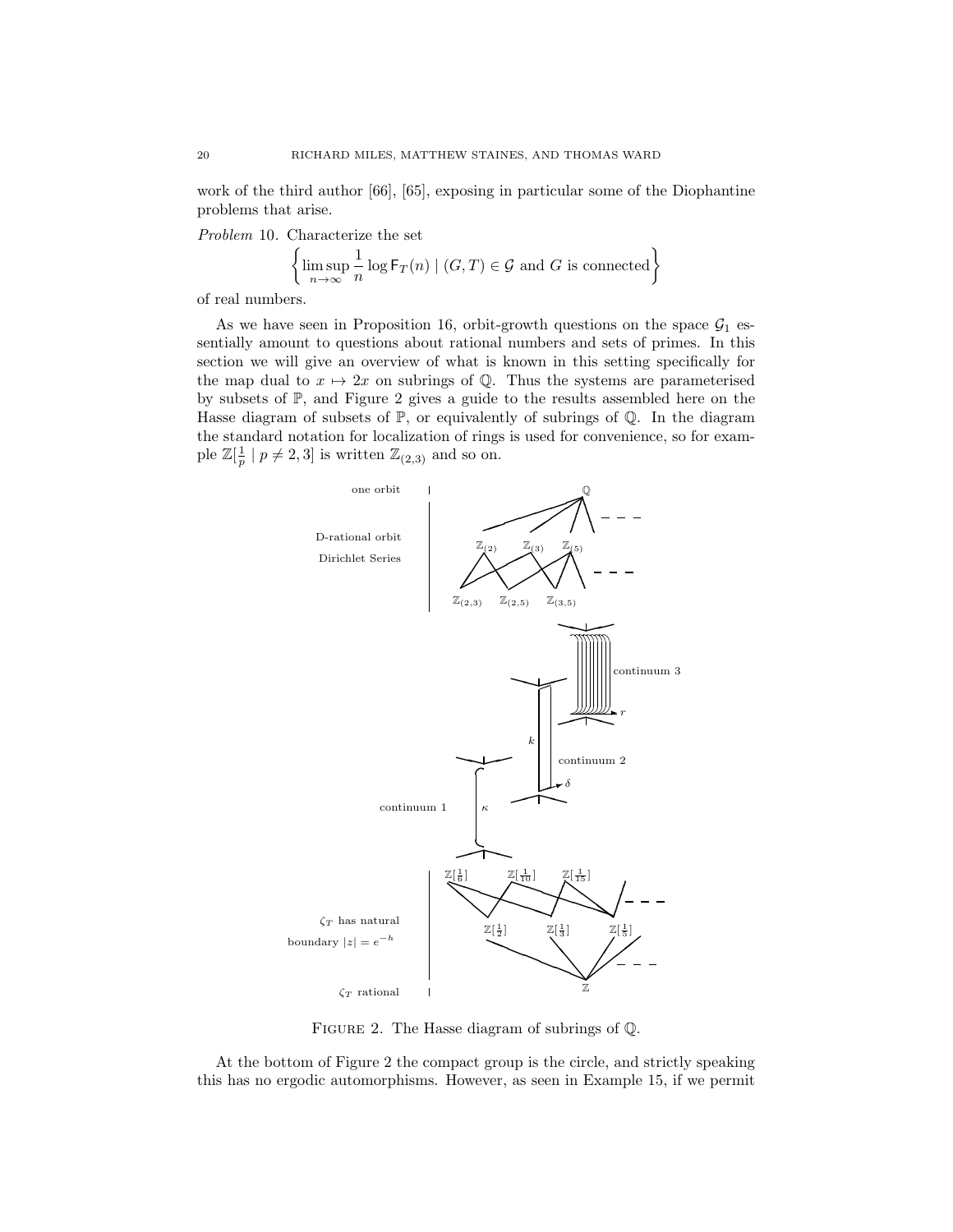the endomorphisms  $x \mapsto ax$  (or invert only those primes appearing in a) then the zeta functions arising are rational.

The first observation one can make about the lower part of Figure 2 (subrings of Q in which  $k_p = \infty$  for only finitely many primes p) concerns the exponential growth rate of periodic points. If  $S \subset \mathbb{P}$  has  $|S| < \infty$ , then there are constants  $A, B > 0$  with

$$
\frac{A}{n^B} \leqslant \prod_{p \in S} |a^n - b^n|_p \leqslant 1\tag{6.5}
$$

for all  $n \geq 1$  (see [15, Th 6.1] for the details). A simple consequence of Proposition (16) and the estimate (6.5) gives the construction needed for Theorem 29.

*Proof of Theorem 29.* Define a sequence  $(S_k)$  of sets of primes by

$$
S_k = \{ p \in \mathbb{P} \mid p \, \big| \, 2^n - 1 \text{ for some } n < k \} \cup \{ 2 \}.
$$

Thus  $S_1 = \{2\}, S_2 = \{2,3\}, S_3 = \{2,3,7\}, \text{ and so on, and let } T_k : X_k \to X_k \text{ be }$ the automorphism dual to  $x \mapsto 2x$  on  $\mathbb{Z}[\frac{1}{p}: p \in S_k]$ . By Proposition 16 and (6.5) it follows that  $F_{T_k}(n) = 1$  for  $n < k$  and  $\lim_{n \to \infty} (1/n) \log F_{T_k}(n) = \log 2$ . It may be helpful to have in mind that the sequence of fixed point counts for these systems begins as follows:

$$
\mathsf{F}_{T_1} = (1, 3, 7, 15, 31, \dots)
$$
\n
$$
\mathsf{F}_{T_2} = (1, 1, 7, 5, 31, \dots)
$$
\n
$$
\mathsf{F}_{T_3} = (1, 1, 1, 5, 31, \dots)
$$
\n
$$
\mathsf{F}_{T_4} = (1, 1, 1, 1, 31, \dots),
$$

and so on. We now inductively construct an infinite-dimensional solenoid  $X$  together with an automorphism  $T$  as follows, starting at 2 for convenience.

At the first stage, let  $n_2 = \lceil \log_3 \theta_2 \rceil$  and let  $(X^{(2)}, T^{(2)})$  be the n<sub>2</sub>-fold Cartesian product of copies of  $(X_1, T_1)$ . By construction,

$$
1 \leqslant \frac{\mathsf{F}_{T^{(2)}}(2)}{\theta_2} \leqslant 3 = \mathsf{F}_{T_1}(2). \tag{6.6}
$$

At the next stage, let  $n_3 = \lceil \log_7 \theta_3 \rceil - m_2$  (and assume, as we may, that this is non-negative by amending the early terms of the sequence  $\theta$ ), and let  $(X^{(3)}, T^{(3)})$  be the product of  $(X^{(2)}, T^{(2)})$  and the n<sub>3</sub>-fold Cartesian product of copies of  $(X_2, T_2)$ , where  $m_2$  is chosen to have

$$
\mathsf{F}_{T^{(3)}}(3) \geqslant \theta_3
$$

and to minimize

 $F_{T(3)}(3) - \theta_3.$ 

By construction, we retain (6.6) but also have

$$
1 \leqslant \frac{\mathsf{F}_{T^{(3)}}(3)}{\theta_3} \leqslant 7 = \mathsf{F}_{T_2}(3).
$$

We continue in this way, multiplying at the nth stage by a number of copies of  $(X_k, T_k)$  to approximate as well as possible the number of points of period n sought, eventually producing an infinite product of one-dimensional solenoids T with an automorphism  $T$  so that

$$
1\leqslant \frac{\mathsf{F}_T(n)}{\theta_n}\leqslant \mathsf{F}_{T_{n-1}}(n)\leqslant 2^n.
$$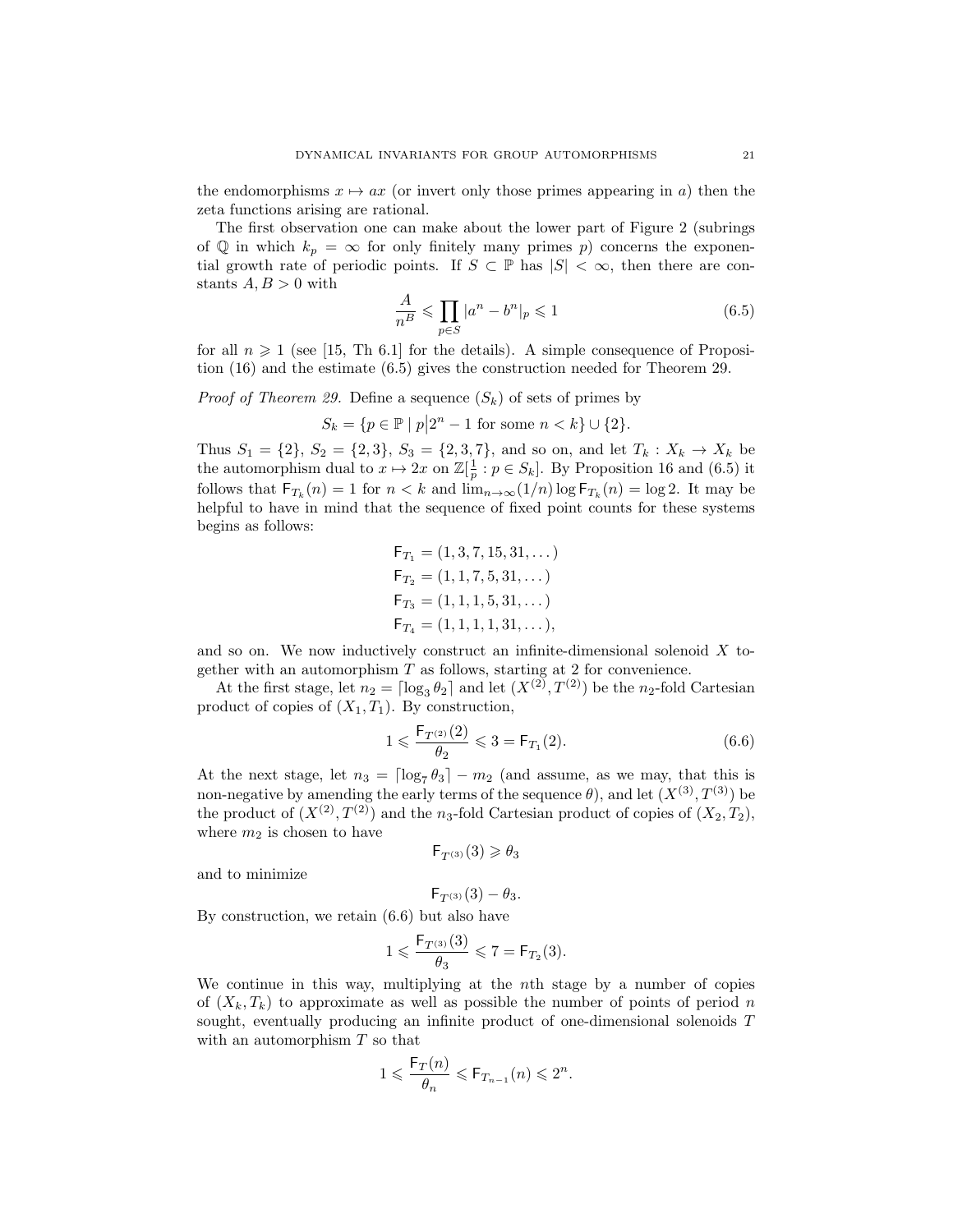Thus

$$
1 \leqslant \frac{\log \mathsf{F}_T(n)}{\log \theta_n} \leqslant 1 + \frac{n \log 2}{\log \theta_n},
$$

giving the result by the growth-rate assumption on  $\theta$ .

*Example* 30. The map T dual to  $x \mapsto 2x$  on  $\mathbb{Z}[\frac{1}{6}]$  has

$$
\zeta_T(z) = \exp \sum_{n \geqslant 1} \frac{|2^n - 1||2^n - 1|}{n} z^n.
$$

The radius of convergence of  $\zeta_T$  is  $\frac{1}{2}$  by (6.5), and a simple argument from [21, Lem. 4.1] shows that the series defining  $\zeta_T(z)$  has a zero at all points of the form  $\frac{1}{2}e^{2\pi i j/3^r}$  for  $j \in \mathbb{Z}$  and  $r \geq 1$ , so  $|z| = \frac{1}{2}$  is a natural boundary.

The appearance of a natural boundary for the zeta function at  $\frac{1}{2} = \exp(-h(T))$ prevents an analysis of  $\pi_T$  and  $M_T$  using analytic methods. On the other hand, the dense set of singular points on the circle  $|z| = \frac{1}{2}$  form a discrete set in  $\mathbb{C}_3$  (the completion of the algebraic closure of  $\mathbb{Q}_3$ ), raising the following question.

Problem 11. For the map in Example 30 develop a notion of a dynamical zeta function  $\zeta_T : \mathbb{C}_3 \to \mathbb{C}_3$  in such a way that it has a meromorphic extension beyond its radius of convergence, and exploit this to give analytic or Tauberian proofs of statements like

$$
M_T(X) = \frac{5}{8} \log N + C_T + O(1/N).
$$

There are several difficulties involved here, starting with the fact that the formal power series exp on  $\mathbb{Q}_3$  has radius of convergence  $3^{-1/2} < 1$ ; we refer to Koblitz [30] for the background needed to address this problem.

Problem 12. For a system in  $\mathcal{G}_1$  for which the set of primes of infinite height is finite, show that if the zeta function is irrational, then it has natural boundary at  $e^{-h}$ .

More generally, there is some reason to suspect a stronger result (see [9] for more on the methods involved here, and some partial results). In the disconnected case it is known that the zeta function is typically non-algebraic [68].

Problem 13 (Bell, Miles and Ward [9]). Is there a Pólya–Carlson dichotomy for zeta functions of automorphisms of compact groups? That is, is it true that such a zeta function is either rational or has a natural boundary at its circle of convergence?

Results of [19] give precise information about the systems at the lower end of Figure 2, and in the special case of one-solenoids they take the following form.

**Theorem 31** (Everest, Miles, Stevens and Ward [19]). If T is an automorphism in  $\mathcal{G}_1$  with a finite set of primes of infinite height, then there are constants  $k_T$  in  $\mathbb Q$ and  $C_T > 0$  with

$$
\mathsf{M}_T(n) = k_T \log N + C_T + \mathcal{O}(1/N).
$$

*Example* 32. If T is the automorphism dual to  $x \mapsto 2x$  on  $\mathbb{Z}[\frac{1}{21}]$  then

$$
\mathsf{M}_T(N) = \frac{269}{576} \log N + C + O(1/N).
$$

Problem 11 also arises in this setting, taking the following form.

$$
|\pi(n) - k\pi| \log N + C\pi + O(1)
$$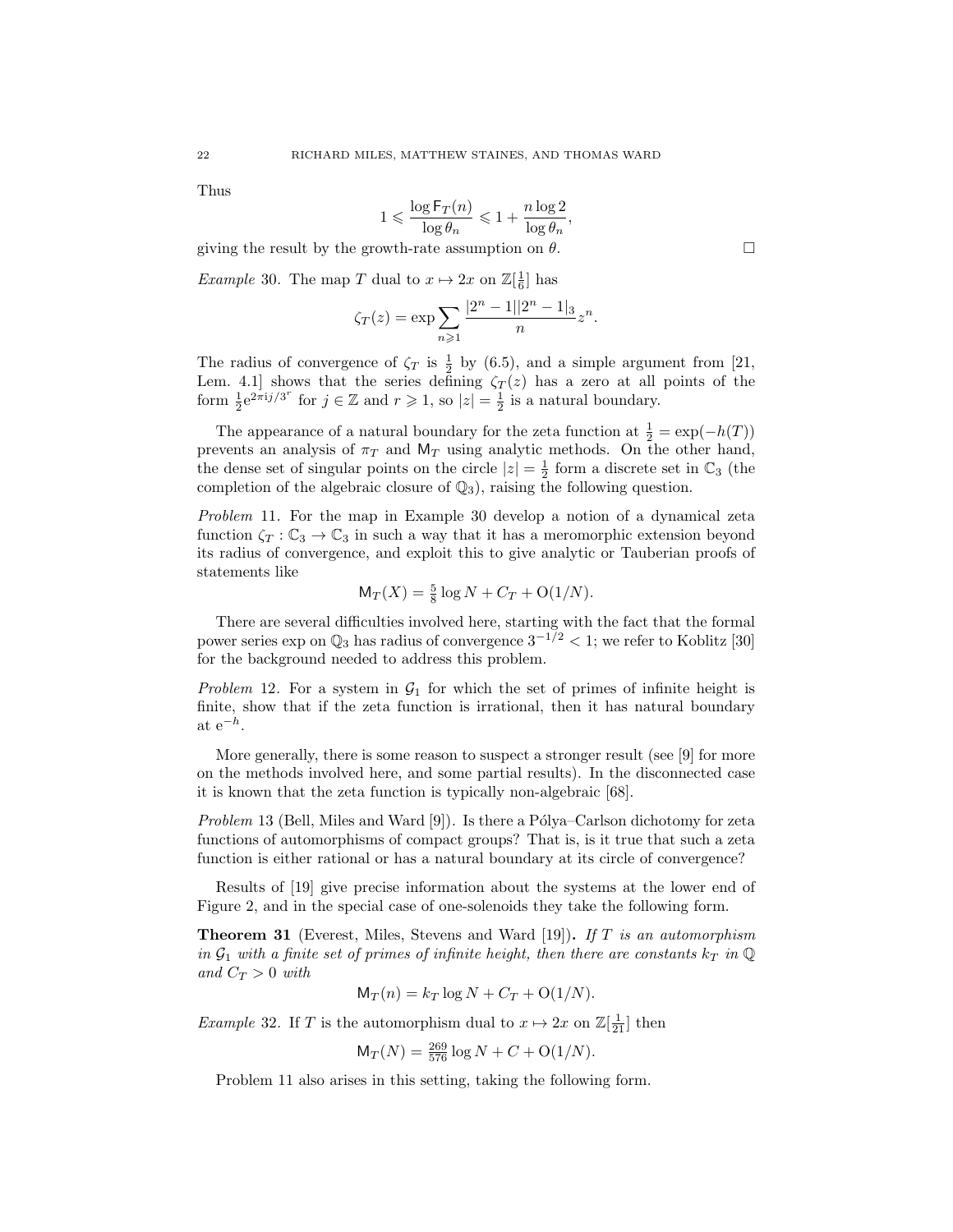Problem 14. For systems in  $G_1$  for which the set of primes of infinite height is finite, develop a notion of dynamical zeta function on the space  $\prod_{p:k_p=\infty} \mathbb{C}_p$  so that it has a meromorphic extension beyond its radius of convergence, and exploit this to give an analytic proof of Theorem 31.

At the opposite extreme, the system corresponding to the subring Q has one closed orbit of length 1 by the product formula. If the set of primes of infinite height is co-finite, then the same basic  $p$ -adic estimate  $(6.5)$  shows that

$$
\mathsf{F}_T(n) \leqslant n^A \tag{6.7}
$$

for some  $A > 0$ . This polynomial bound makes it natural to study the orbit growth using the orbit Dirichlet series

$$
\mathsf{d}_T(s) = \sum_{n \geqslant 1} \frac{\mathsf{O}_T(n)}{n^s},
$$

and in [20] this is done for a large class of automorphisms of connected groups where (6.7) is guaranteed. At the level of generality adopted in [20], estimates for the growth of  $\pi_T(N)$  depend on the abscissa of convergence of  $d_T(s)$ . However, if T is assumed to be an automorphism in  $\mathcal{G}_1$ , then  $d_T(s)$  is found to have abscissa of convergence  $\sigma = 0$  (see [20, Rmk. 3.7(1)]), and the following applies.

**Theorem 33** (Everest, Miles, Stevens and Ward [20]). If T is an automorphism in  $\mathcal{G}_1$  with a co-finite set of primes of infinite height, then there is a finite set  $M \subset \mathbb{N}$ for which  $d_T(s)$  is a rational function of the variables  $\{s^{-m} | m \in M\}$ , and there is a constant  $C > 0$  such that

$$
\pi_T(N) = C (\log N)^K + O((\log N)^{K-1}),
$$

where K is the order of the pole at  $s = 0$ .

The special structure of the orbit Dirichlet series arising in the co-finite case, which might be called Dirichlet rationality, raises the possibility of proving some or all of Theorem 33 using Tauberian methods. Unfortunately, as the next example shows, Theorem 33 does not seem to be provable using Tauberian methods for a reason related to the natural boundary phenomenon in Example 30: in all but the simplest of settings, the analytic behavior on the critical line is poor. The following example, which is an easy calculation using Proposition 16, is taken from Everest, Miles, Stevens et al. [20, Ex. 4.2].

Example 34. Let  $T: G \to G$  be the automorphism dual to the map  $x \mapsto 2x$  on the subring  $\mathbb{Z}_{(3)} \cap \mathbb{Z}_{(5)} \subset \mathbb{Q}$ . Then

$$
\mathsf{d}_{T}(z) = 1 - \frac{1}{2^{z+1}} + \frac{3}{2^{z+1}} \left( 1 - \frac{1}{3^{z+1}} - \frac{1}{2^{z+1}} + \frac{1}{6^{z+1}} \right) \frac{1}{1 - 3^{-z}}
$$

$$
+ \frac{15}{4^{z+1}} \left( 1 - \frac{1}{3^{z+1}} - \frac{1}{5^{z+1}} + \frac{1}{15^{z+1}} \right) \frac{1}{(1 - 3^{-z})(1 - 5^{-z})}.
$$

The obstacle to using Agmon's Tauberian theorem [3] or even Perron's Theorem [23, Th. 13] is illustrated in Example 34: not only does  $d_T$  have infinitely many singularities on the critical line, it has singularities that are arbitrarily close together. On the other hand, they are located at arithmetically special points, raising the analogue of Problem 14.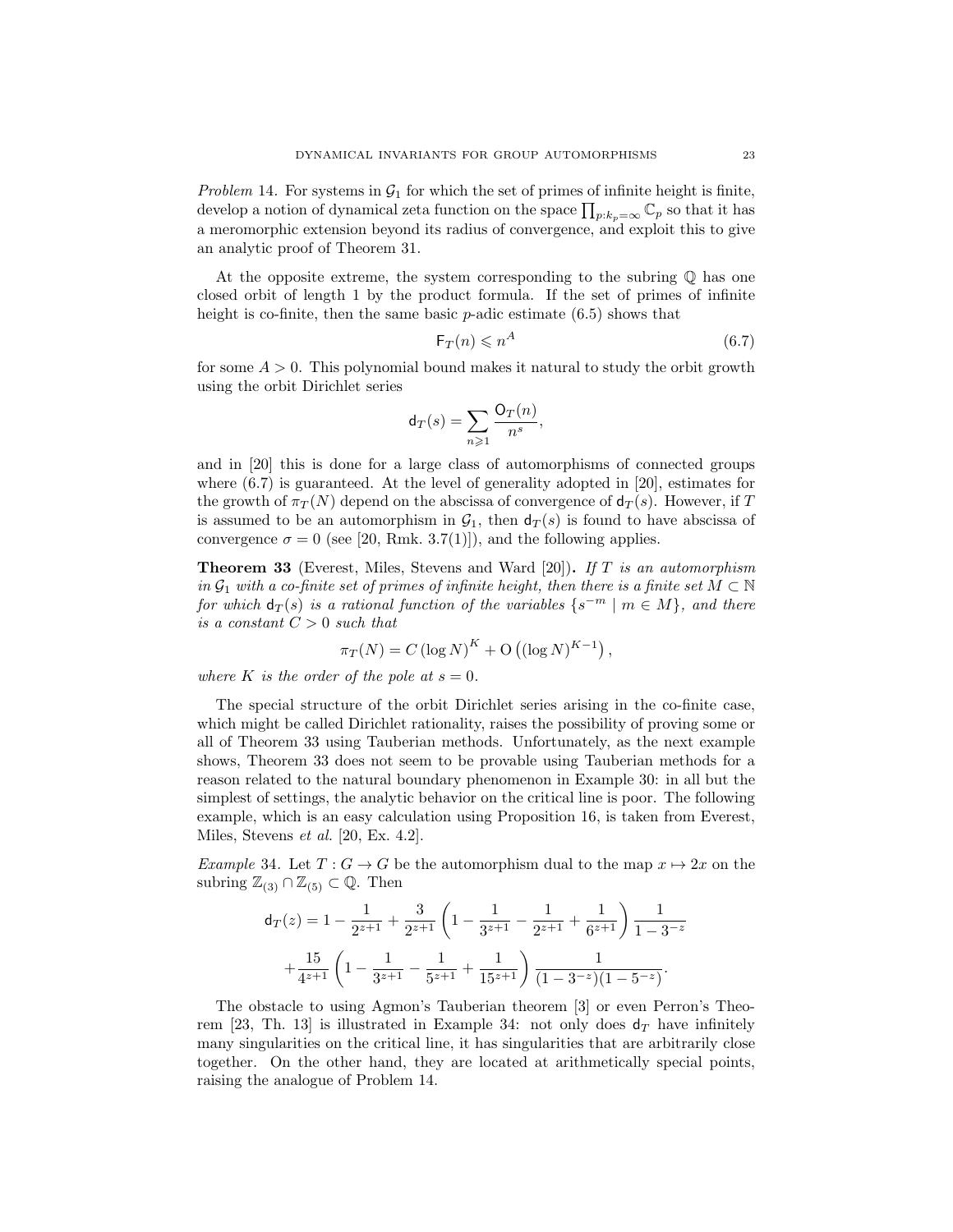Problem 15. Develop a notion of orbit Dirichlet series with variables in the space  $\prod_{p:k_p=0} \mathbb{C}_p$ , and develop p-adic versions of Tauberian theorems to find a meromorphic extension of the orbit Dirichlet series arising in the setting of Theorem 33, and use this to give analytic proofs of Theorem 33(1) and (3).

Theorems 31 and 33 give some insight into the range of orbit-growth invariants across those groups with finite or co-finite set of primes of infinite height. Of course most elements of  $\mathcal{G}_1$  fall into neither the co-finite nor the finite camp, and new phenomena appear in this large middle ground. Using delicate constructions of thin sets of primes, Baier, Jaidee, Stevens et al. [7] find several different continua of different orbit-growth invariants inside  $\mathcal{G}_1$ .

Theorem 35 (Baier, Jaidee, Stevens and Ward [7]). As illustrated in Figure 2, three different continua of orbit-growth rates exist in  $\mathcal{G}_1$  as follows.

(1) For any  $\kappa \in (0,1)$  there is a system  $(G,T) \in \mathcal{G}_1$  with

$$
\mathsf{M}_T(N) \sim \kappa \log N
$$

- (see Continuum 1).
- (2) For any  $\delta \in (0,1)$  and  $k > 0$  there is a system  $(G, T) \in \mathcal{G}_1$  with

$$
\mathsf{M}_T(N) \sim k(\log N)^{\delta}
$$

(see Continuum 2).

(3) For any  $r \in \mathbb{N}$  and  $k > 0$  there is a system  $(G, T) \in \mathcal{G}_1$  with

$$
\mathsf{M}_T(N) \sim k(\log\log N)^r
$$

(see Continuum 3).

Acknowledgements. We are grateful to Anthony Flatters for the calculation in Example 21(2), and to Alex Clark for pointing out the paper of Markus and Meyer [43].

#### **REFERENCES**

- [1] L. M. Abramov, 'The entropy of an automorphism of a solenoidal group', Teor. Veroyatnost. i Primenen 4 (1959), 249–254.
- [2] R. L. Adler and R. Palais, 'Homeomorphic conjugacy of automorphisms on the torus', Proc. Amer. Math. Soc. 16 (1965), 1222-1225.
- [3] S. Agmon, 'Complex variable Tauberians', Trans. Amer. Math. Soc. 74 (1953), 444–481.
- [4] N. Aoki, 'A simple proof of the Bernoullicity of ergodic automorphisms on compact abelian groups', Israel J. Math. 38 (1981), no. 3, 189–198.
- [5] M. Baake, E. Lau, and V. Paskunas, 'A note on the dynamical zeta function of general toral endomorphisms', *Monatsh. Math.* **161** (2010), no. 1, 33-42.
- [6] R. Baer, 'Abelian groups without elements of finite order', Duke Math. J. 3 (1937), no. 1, 68–122.
- [7] S. Baier, S. Jaidee, S. Stevens, and T. Ward, 'Automorphisms with exotic orbit growth', Acta Arithmetica 158 (2013), no. 2, 173-197.
- [8] R. A. Beaumont and H. S. Zuckerman, 'A characterization of the subgroups of the additive rationals', Pacific J. Math. 1 (1951), 169–177.
- [9] J. Bell, R. Miles, and T. Ward, 'Towards a Pólya–Carlson dichotomy for algebraic dynamics' (to appear).
- [10] S. Bhattacharya and T. Ward, 'Finite entropy characterizes topological rigidity on connected groups', Ergodic Theory Dynam. Systems 25 (2005), no. 2, 365–373.
- [11] M. Björklund and R. Miles, 'Entropy range problems and actions of locally normal groups', Discrete Contin. Dyn. Syst. 25 (2009), no. 3, 981–989.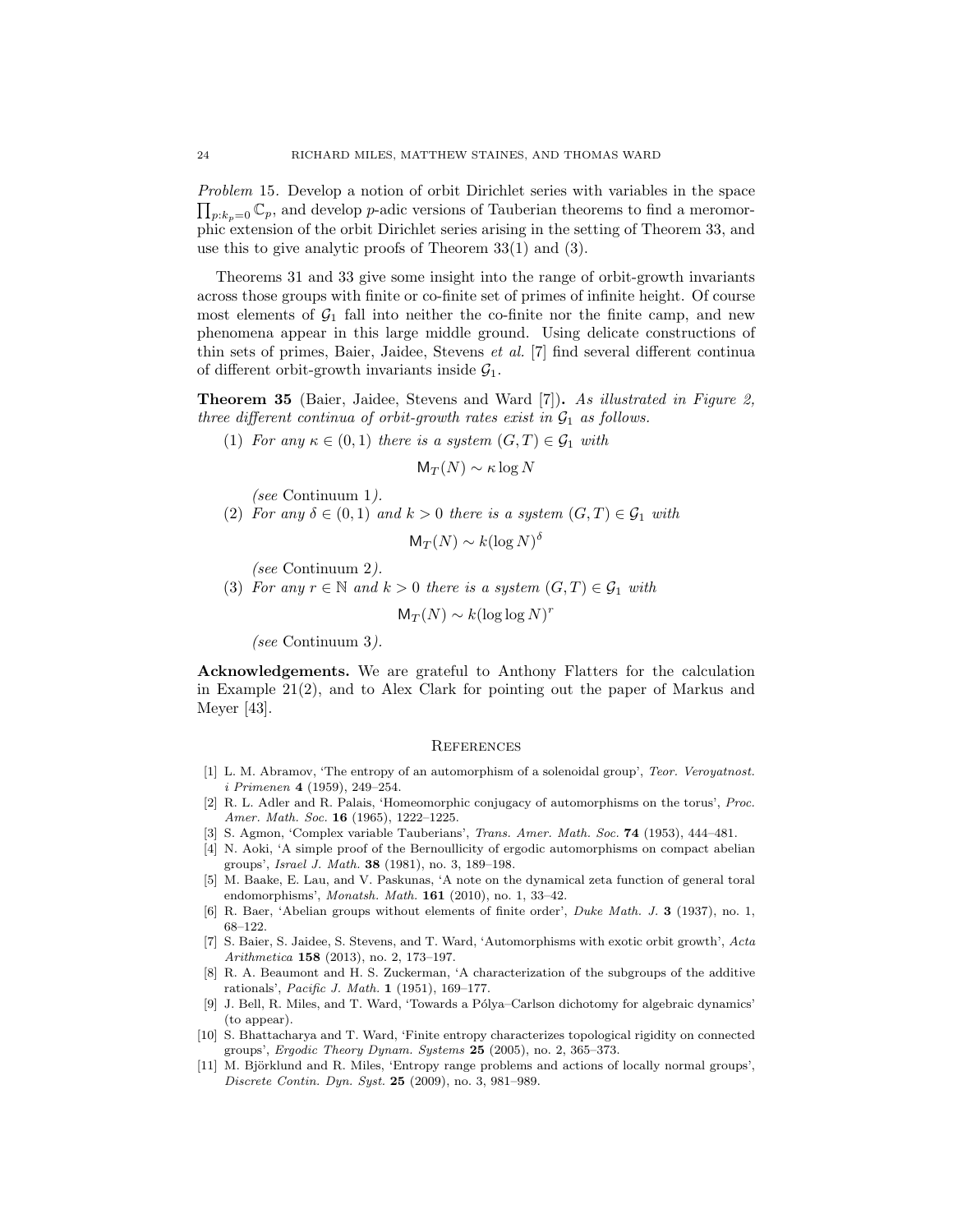- [12] R. Bowen, 'Entropy for group endomorphisms and homogeneous spaces', Trans. Amer. Math. Soc. 153 (1971), 401–414.
- [13] D. W. Boyd, 'Speculations concerning the range of Mahler's measure', Canad. Math. Bull. 24 (1981), no. 4, 453–469.
- [14] D. W. Boyd, 'Inverse problems for Mahler's measure', in Diophantine analysis (Kensington, 1985), in London Math. Soc. Lecture Note Ser. 109, pp. 147–158 (Cambridge Univ. Press, Cambridge, 1986).
- [15] V. Chothi, G. Everest, and T. Ward, 'S-integer dynamical systems: periodic points', J. Reine Angew. Math. 489 (1997), 99-132.
- [16] A. Clark and R. Fokkink, 'Topological rigidity of semigroups of affine maps', Dyn. Syst. 22 (2007), no. 1, 3–10.
- [17] M. Einsiedler, E. Lindenstrauss, and T. Ward, Entropy in dynamics (to appear). http://maths.dur.ac.uk/~tpcc68/entropy/welcome.html.
- [18] J. W. England and R. L. Smith, 'The zeta function of automorphisms of solenoid groups', J. Math. Anal. Appl. 39 (1972), 112–121.
- [19] G. Everest, R. Miles, S. Stevens, and T. Ward, 'Orbit-counting in non-hyperbolic dynamical systems', J. Reine Angew. Math. 608 (2007), 155–182.
- [20] G. Everest, R. Miles, S. Stevens, and T. Ward, 'Dirichlet series for finite combinatorial rank dynamics', Trans. Amer. Math. Soc. 362 (2010), no. 1, 199-227.
- [21] G. Everest, V. Stangoe, and T. Ward, 'Orbit counting with an isometric direction', in Algebraic and topological dynamics, in Contemp. Math. 385, pp. 293–302 (Amer. Math. Soc., Providence, RI, 2005).
- [22] F. Grunewald and D. Segal, 'Decision problems concerning S-arithmetic groups', J. Symbolic  $Logic 50 (1985), no. 3, 743–772.$
- [23] G. H. Hardy and M. Riesz, The general theory of Dirichlet's series, in Cambridge Tracts in Mathematics and Mathematical Physics, No. 18 (Stechert-Hafner, Inc., New York, 1964).
- [24] H. M. Hastings, 'On expansive homeomorphisms of the infinite torus', in The structure of attractors in dynamical systems (Proc. Conf., North Dakota State Univ., Fargo, N.D., 1977), in Lecture Notes in Math. 668, pp. 142–149 (Springer, Berlin, 1978).
- [25] A. Haynes and C. White, 'Primes in arithmetic progressions in short intervals and growth rates for periodic points of group automorphisms' (to appear).
- [26] E. Hewitt and K. A. Ross, Abstract harmonic analysis. Vol. I, in Grundlehren der Mathematischen Wissenschaften 115 (Springer-Verlag, Berlin, second ed., 1979). Structure of topological groups, integration theory, group representations.
- [27] Y. Katznelson, 'Ergodic automorphisms of  $\mathbb{T}^n$  are Bernoulli shifts', Israel J. Math. 10 (1971), 186–195.
- [28] B. Kitchens and K. Schmidt, 'Automorphisms of compact groups', Ergodic Theory Dynam. Systems 9 (1989), no. 4, 691-735.
- [29] B. P. Kitchens, 'Expansive dynamics on zero-dimensional groups', Ergodic Theory Dynam. Systems **7** (1987), no. 2, 249-261.
- [30] N. Koblitz, p-adic numbers, p-adic analysis, and zeta-functions, in Graduate Texts in Mathematics 58 (Springer-Verlag, New York, second ed., 1984).
- [31] A. Kurosch, 'Primitive torsionsfreie Abelsche Gruppen vom endlichen Range', Ann. of Math.  $(2)$  38  $(1937)$ , no. 1, 175–203.
- [32] C. G. Latimer and C. C. MacDuffee, 'A correspondence between classes of ideals and classes of matrices', Ann. of Math. (2) 34 (1933), no. 2, 313–316.
- [33] W. Lawton, Expansive Transformation Groups (Ph.D. thesis, Wesleyan University, 1972).
- [34] W. Lawton, 'The structure of compact connected groups which admit an expansive automorphism', in Recent advances in topological dynamics (Proc. Conf., Yale Univ., New Haven, Conn., 1972; in honor of Gustav Arnold Hedlund), pp. 182–196. Lecture Notes in Math., Vol. 318 (Springer, Berlin, 1973).
- [35] D. H. Lehmer, 'Factorization of certain cyclotomic functions', Ann. of Math. (2) 34 (1933), no. 3, 461–479.
- [36] D. Lind, K. Schmidt, and T. Ward, 'Mahler measure and entropy for commuting automorphisms of compact groups', Invent. Math. 101 (1990), no. 3, 593–629.
- [37] D. A. Lind, 'Ergodic automorphisms of the infinite torus are Bernoulli', Israel J. Math. 17 (1974), 162–168.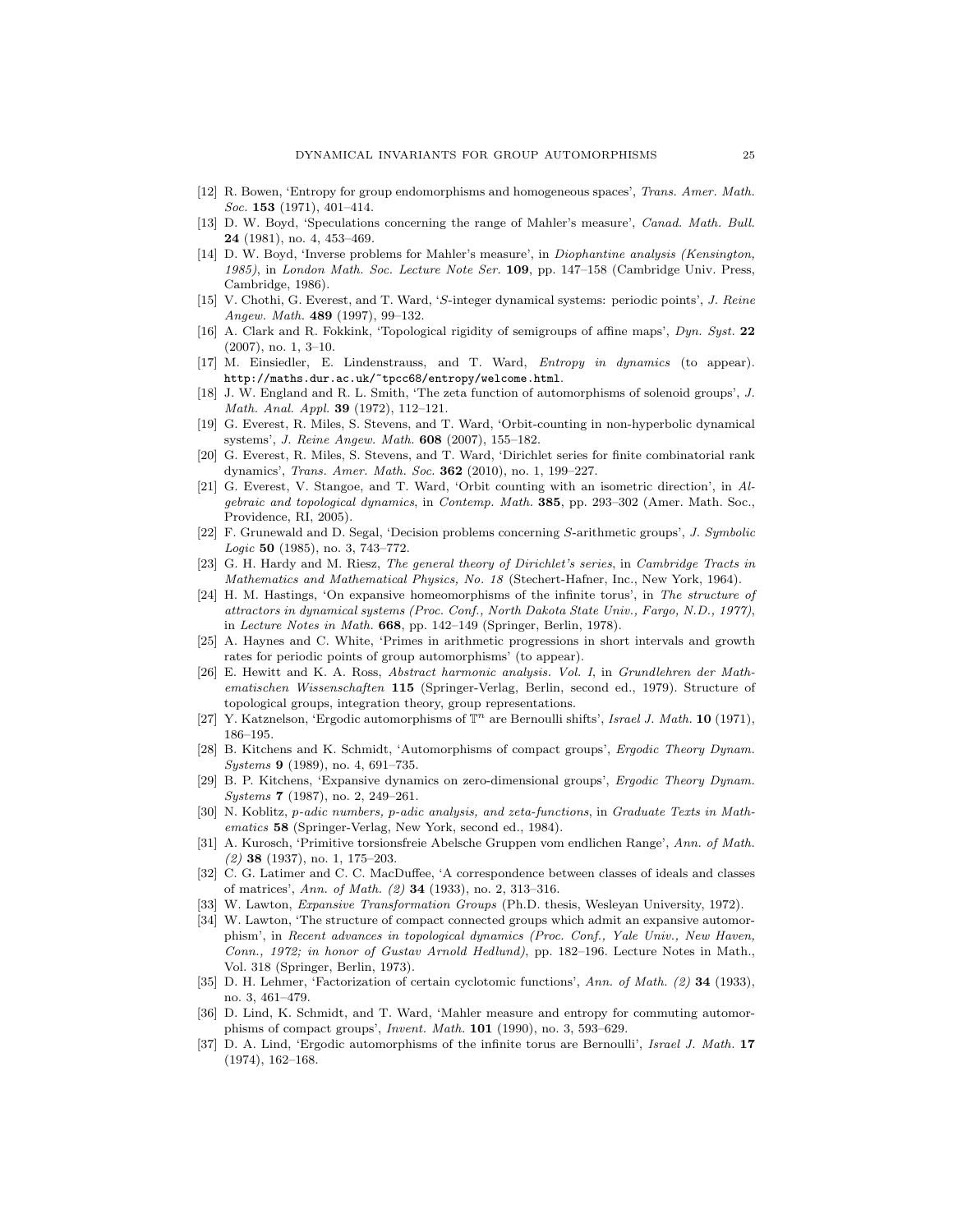- [38] D. A. Lind, 'The structure of skew products with ergodic group automorphisms', Israel J. Math. 28 (1977), no. 3, 205–248.
- [39] D. A. Lind, 'Ergodic group automorphisms are exponentially recurrent', Israel J. Math. 41 (1982), no. 4, 313–320.
- [40] D. A. Lind, 'A zeta function for  $\mathbb{Z}^d$ -actions', in Ergodic theory of  $\mathbb{Z}^d$  actions (Warwick, 1993– 1994), in London Math. Soc. Lecture Note Ser. 228, pp. 433–450 (Cambridge Univ. Press, Cambridge, 1996).
- [41] D. A. Lind and T. Ward, 'Automorphisms of solenoids and p-adic entropy', Ergodic Theory Dynam. Systems 8 (1988), no. 3, 411–419.
- [42] A. Malcev, 'Torsionsfreie Abelsche Gruppen vom endlichen Range', Rec. Math. Moscou 4 (1938), 45–68.
- [43] L. Markus and K. R. Meyer, 'Periodic orbits and solenoids in generic Hamiltonian dynamical systems', Amer. J. Math. 102 (1980), no. 1, 25–92.
- [44] G. Miles and R. K. Thomas, 'The breakdown of automorphisms of compact topological groups', in Studies in probability and ergodic theory, in Adv. in Math. Suppl. Stud. 2, pp. 207– 218 (Academic Press, New York, 1978).
- [45] R. Miles, 'Periodic points of endomorphisms on solenoids and related groups', Bull. Lond. Math. Soc. 40 (2008), no. 4, 696-704.
- [46] R. Miles and T. Ward, 'Orbit-counting for nilpotent group shifts', Proc. Amer. Math. Soc. 137 (2009), no. 4, 1499–1507.
- [47] R. Miles and T. Ward, 'A dichotomy in orbit growth for commuting automorphisms', J. Lond. Math. Soc. (2) 81 (2010), no. 3, 715–726.
- [48] P. Moss, The arithmetic of realizable sequences (Ph.D. thesis, Univ. of East Anglia, 2003).
- [49] D. Ornstein, 'Bernoulli shifts with the same entropy are isomorphic', Advances in Math. 4 (1970), 337–352 (1970).
- [50] D. S. Ornstein, Ergodic theory, randomness, and dynamical systems (Yale University Press, New Haven, Conn., 1974). James K. Whittemore Lectures in Mathematics given at Yale University, Yale Mathematical Monographs, No. 5.
- [51] Y. Puri and T. Ward, 'Arithmetic and growth of periodic orbits', J. Integer Seq. 4 (2001), no. 2, Article 01.2.1, 18 pp. (electronic).
- [52] D. Ramakrishnan and R. J. Valenza, Fourier analysis on number fields, in Graduate Texts in Mathematics 186 (Springer-Verlag, New York, 1999).
- [53] C. G. J. Röttger, 'Periodic points classify a family of Markov shifts', J. Number Theory 113 (2005), no. 1, 69–83.
- [54] D. J. Rudolph, 'A characterization of those processes finitarily isomorphic to a Bernoulli shift', in Ergodic theory and dynamical systems, I (College Park, Md., 1979–80), in Progr. Math. 10, pp. 1–64 (Birkhäuser Boston, Mass., 1981).
- [55] K. Schmidt, 'Measurable rigidity of algebraic  $\mathbb{Z}^d$ -actions', in Smooth ergodic theory and its applications (Seattle, WA, 1999), in Proc. Sympos. Pure Math.  $69$ , pp. 661–676 (Amer. Math. Soc., Providence, RI, 2001).
- [56] T. L. Seethoff, Zero-entropy automorphisms of a compact abelian group (Ph.D. thesis, Oregon State University, 1969).
- [57] S. Smale, 'Differentiable dynamical systems', Bull. Amer. Math. Soc. 73 (1967), 747–817.
- [58] M. Staines, On the inverse problem for Mahler measure (Ph.D. thesis, Univ. East Anglia, 2013).
- [59] J. T. Tate, 'Fourier analysis in number fields, and Hecke's zeta-functions', in Algebraic Number Theory (Proc. Instructional Conf., Brighton, 1965), pp. 305–347 (Thompson, Washington, D.C., 1967).
- [60] J. T. Tate, Jr, Fourier analysis in number fields and Hecke's zeta-functions (Ph.D. thesis, Princeton University, 1950).
- [61] S. Thomas, 'The classification problem for torsion-free abelian groups of finite rank', J. Amer. Math. Soc. **16** (2003), no. 1, 233-258.
- [62] S. Thomas, 'Borel superrigidity and the classification problem for the torsion-free abelian groups of finite rank', in International Congress of Mathematicians. Vol. II, pp. 93–116  $(Eur. Math. Soc., Zürich, 2006).$
- [63] T. Ward, The entropy of automorphisms of solenoidal groups (Master's thesis, University of Warwick, 1986).